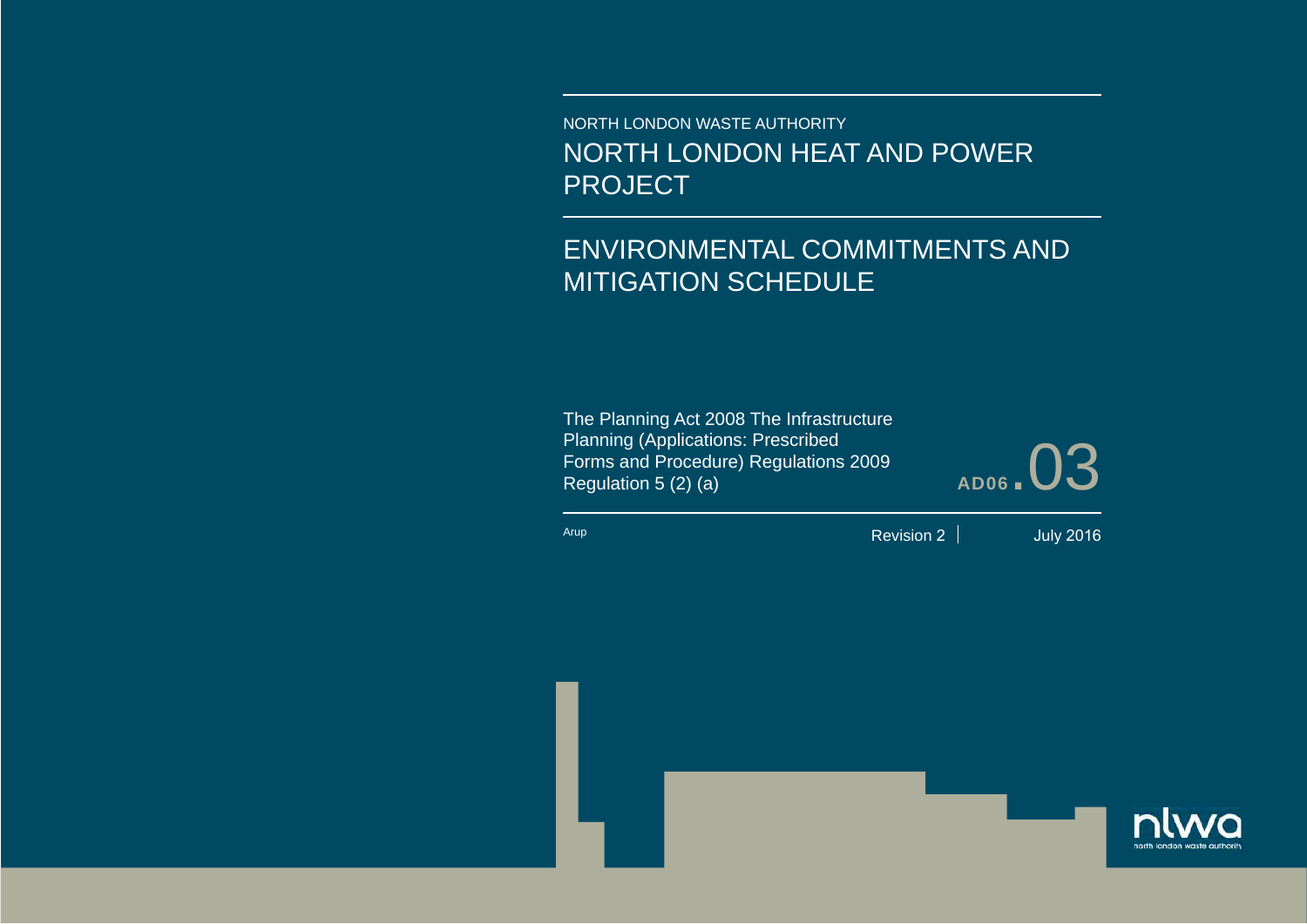### **Contents**

|                         |                                  | Page |
|-------------------------|----------------------------------|------|
| $\blacktriangleleft$    | <b>Introduction</b>              | 2    |
| $\mathbf{2}$            | <b>Environmental Commitments</b> | 3    |
| $\mathbf{3}$            | <b>Environmental Mitigation</b>  | 26   |
| $\overline{\mathbf{4}}$ | <b>Other Commitments</b>         | 27   |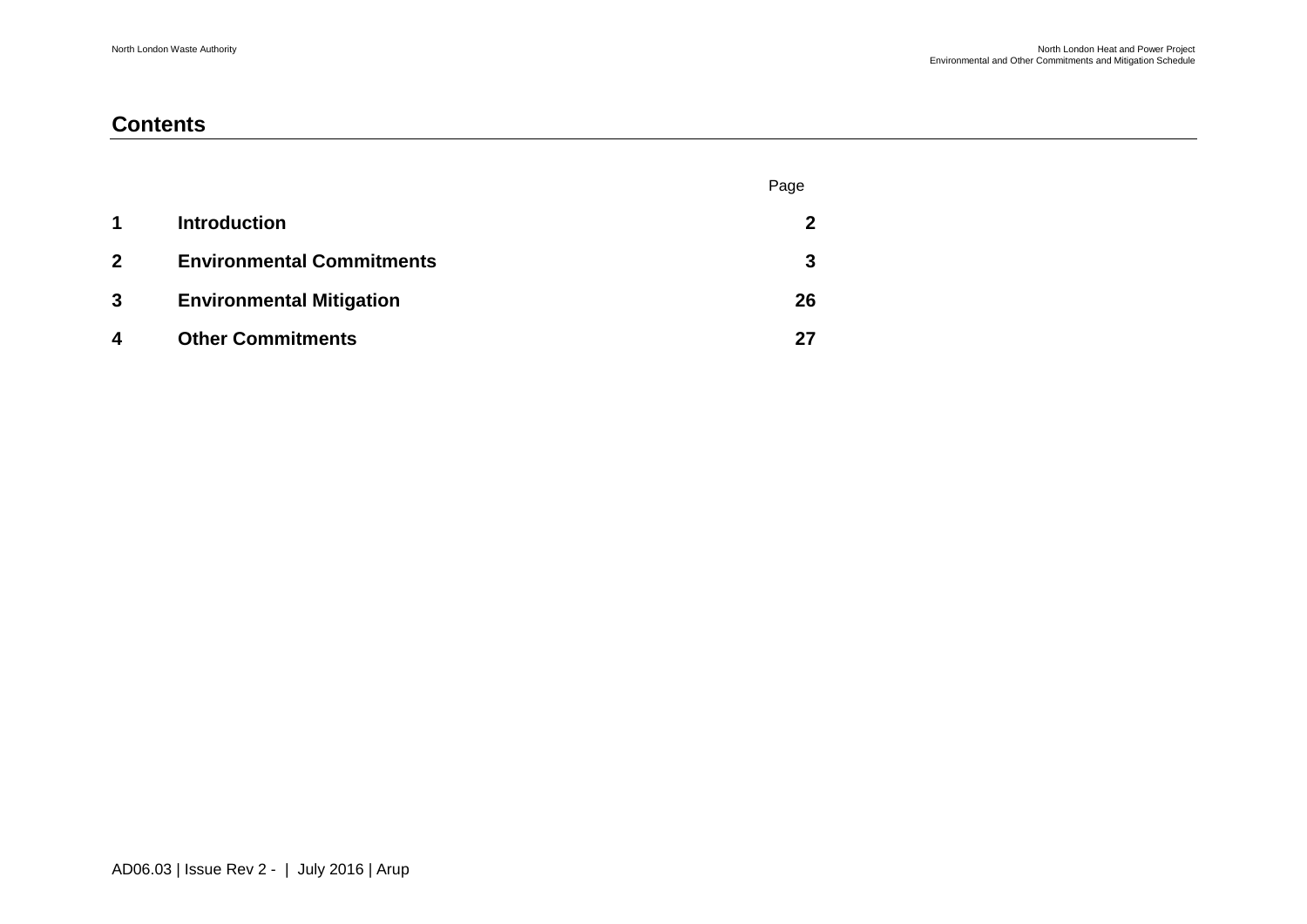#### <span id="page-2-0"></span>**1 Introduction**

- 1.1.1 This document sets out the environmental commitments and mitigation that the Applicant commits to delivering as part of the Project. Additionally, it sets out 'other' commitments which comprise transport commitments contained in the Transport Assessment (AD05.11) and relevant Statement of Common Ground. The document is divided into three parts:
	- a. Environmental commitments, meaning those measures incorporated in:
		- i. the design for which approval is sought; and
		- ii. other Application documents which have informed the Environmental Impact Assessment undertaken for the Project.
	- b. Environmental mitigation, describing further measures which are considered to be necessary to prevent or reduce significant adverse effects occurring as a result of the Project.
	- c. Other commitmentsto be provided during construction, operation or both.
- 1.1.2 For each commitment or mitigation measure, the document sets out how it would be secured in the DCO process, i.e., the commitment/mitigation as a draft DCO requirement, Section 106 Draft Agreement (AD03.03), in the Design Code Principles (AD02.02), Code of Construction Practice (CoCP) (AD05.12), or via another mechanism such as the Environmental Permit.
- 1.1.3 The commitments are recorded as either 'construction' or 'operation' reflecting the structure of the assessment in the Environmental Statement (ES) and Transport Assessment (TA), or the nature of the commitment in the Statements of Common Ground. The commitments are in response to either the construction stage of the Project or the operational stage.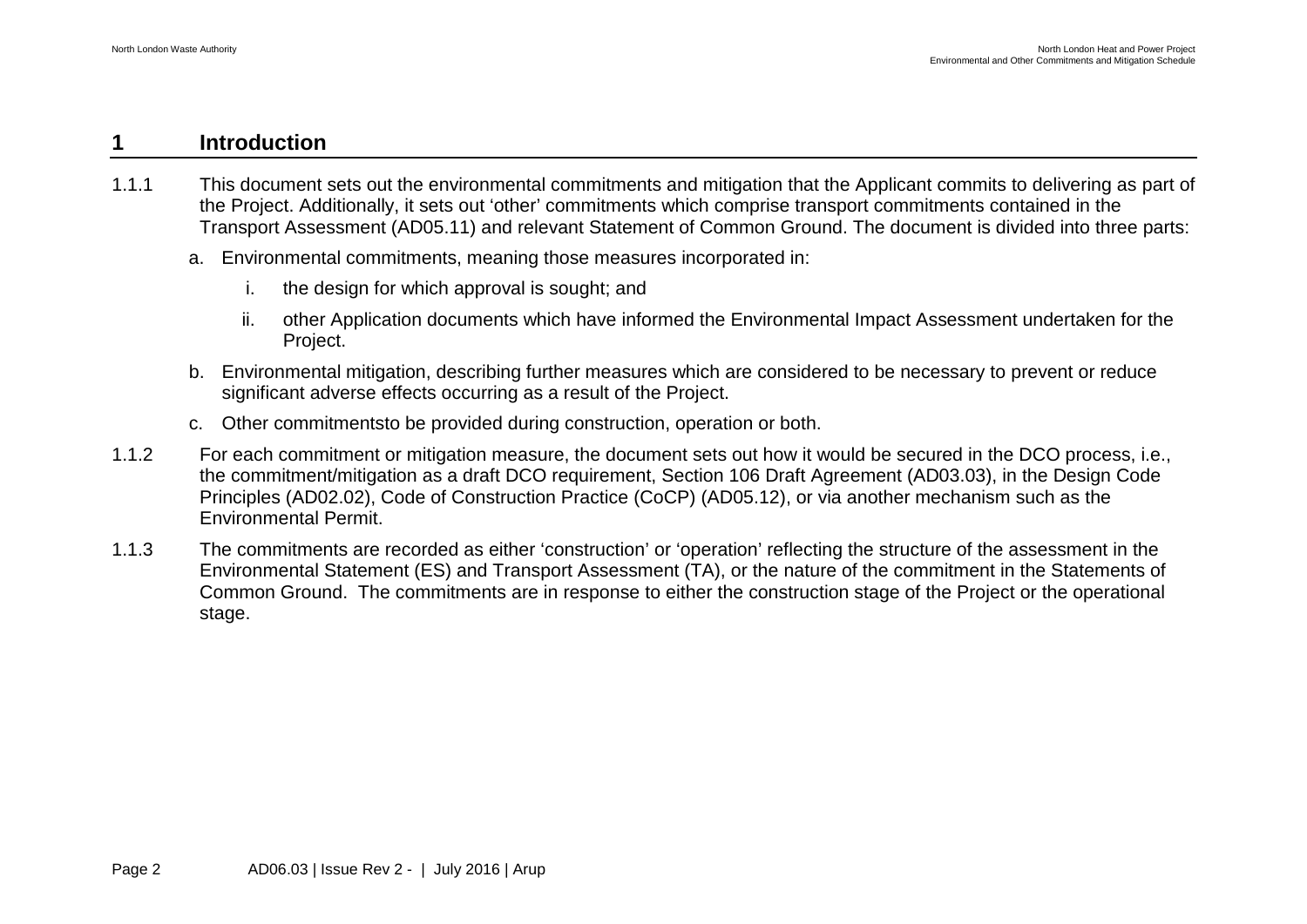### <span id="page-3-0"></span>**2 Environmental Commitments**

|                       | <b>Commitments set out in the ES</b>                                                                                                                                                                                                                                                                                                                   | <b>Delivery mechanism</b> |                                                                 |                                            |                            |                         |
|-----------------------|--------------------------------------------------------------------------------------------------------------------------------------------------------------------------------------------------------------------------------------------------------------------------------------------------------------------------------------------------------|---------------------------|-----------------------------------------------------------------|--------------------------------------------|----------------------------|-------------------------|
| <b>ES</b> ref         | <b>Commitment</b>                                                                                                                                                                                                                                                                                                                                      | <b>Draft DCO</b>          | <b>Development</b><br><b>Consent</b><br>Obligation <sup>1</sup> | <b>Design</b><br>Code<br><b>Principles</b> | <b>CoCP</b>                | <b>Other</b>            |
|                       | Air Quality and Odour - CONSTRUCTION                                                                                                                                                                                                                                                                                                                   |                           |                                                                 |                                            |                            |                         |
| Vol 2, para<br>2.6.3  | Dust and $PM_{10}$ concentrations on-site would be<br>managed using best practicable means and would be<br>monitored using appropriate methods to show that the<br>mitigation used is effective and appropriate.                                                                                                                                       | Sch 2 (6,<br>16)          |                                                                 |                                            | Section 5 (5.1<br>and 5.8) |                         |
| Vol 2, para<br>2.6.4  | Implementation of the appropriate mitigation measures<br>outlined in the CoCP which includes specific measures<br>in relation to vehicles, plant and equipment, transport<br>storage and handling, conveyors, demolition,<br>excavations and earthworks, processing, crushing,<br>cutting and grinding activities, monitoring procedures<br>and odour. | Sch 2 (6,<br>16)          |                                                                 |                                            | Section 5 (5.2-<br>5.9)    |                         |
|                       | Air Quality and Odour - OPERATION                                                                                                                                                                                                                                                                                                                      |                           |                                                                 |                                            |                            |                         |
| Vol 2, para<br>2.6.10 | $NOx$ emissions would not exceed 80mg/Nm <sup>3</sup> .                                                                                                                                                                                                                                                                                                | Sch 2 (6)                 |                                                                 |                                            |                            | Environmental<br>Permit |
| Vol 2, para<br>2.8.28 | Preparation and implementation of a written scheme for<br>the management and mitigation of dust emissions during<br>operation, to minimise the risk of fugitive emissions and<br>dust, and monitor for any potential emissions.                                                                                                                        | Sch 2 (6)                 |                                                                 |                                            |                            | Environmental<br>Permit |
| Vol 2, para<br>2.8.39 | Incorporation of design features to control odour<br>including:<br>a. the tipping hall being under negative pressure;<br>installation of odour control plant (such as carbon<br>b.<br>filters); and<br>c. fast acting door shutter doors.                                                                                                              | Sch 2 (6)                 |                                                                 | 2.2 General<br>Guidelines                  |                            | Environmental<br>Permit |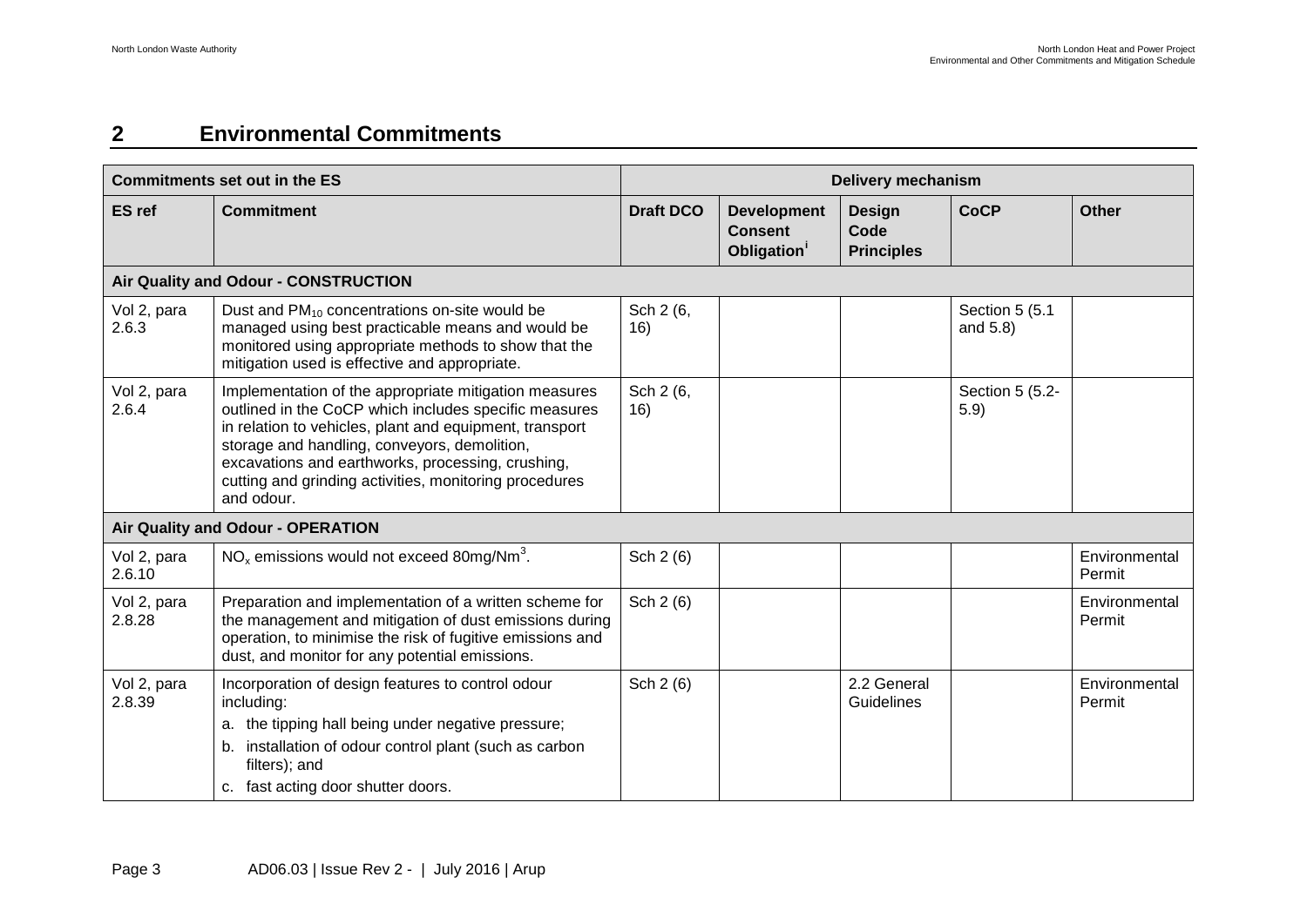|                         | <b>Commitments set out in the ES</b>                                                                                                                                                                                                                                                                                                                                                                                                                    | <b>Delivery mechanism</b> |                                                                 |                                            |                                         |                         |
|-------------------------|---------------------------------------------------------------------------------------------------------------------------------------------------------------------------------------------------------------------------------------------------------------------------------------------------------------------------------------------------------------------------------------------------------------------------------------------------------|---------------------------|-----------------------------------------------------------------|--------------------------------------------|-----------------------------------------|-------------------------|
| <b>ES</b> ref           | <b>Commitment</b>                                                                                                                                                                                                                                                                                                                                                                                                                                       | <b>Draft DCO</b>          | <b>Development</b><br><b>Consent</b><br>Obligation <sup>1</sup> | <b>Design</b><br>Code<br><b>Principles</b> | <b>CoCP</b>                             | <b>Other</b>            |
| Vol 2, para<br>2.8.39   | Preparation and implementation of a written scheme for<br>the management and mitigation of odour emissions<br>during operation.                                                                                                                                                                                                                                                                                                                         | Sch 2 (6)                 |                                                                 |                                            |                                         | Environmental<br>Permit |
|                         | <b>Archaeology - CONSTRUCTION</b>                                                                                                                                                                                                                                                                                                                                                                                                                       |                           |                                                                 |                                            |                                         |                         |
| Vol 2, para<br>3.6.2    | Appropriate handling and recording of any archaeology<br>discovered during construction. A programme of<br>investigation would be developed in conjunction with the<br>Greater London Archaeological Advisory Service<br>(GLAAS) and is likely to comprise some or all of the<br>following:                                                                                                                                                             | Sch 2 (6,<br>16)          |                                                                 |                                            | Section 6                               |                         |
| Vol 2, para<br>3.6.2(a) | a. archaeological watching brief during excavations for<br>storage bunker; and                                                                                                                                                                                                                                                                                                                                                                          | Sch 2 (6,<br>16)          |                                                                 |                                            | Section 6<br>$(6.3.1(f)$ and<br>6.4.1)  |                         |
| Vol 2, para<br>3.6.2(b) | b. archaeological watching brief during site preparation<br>for construction of Resource Recovery Facility (RRF)<br>and EcoPark House.                                                                                                                                                                                                                                                                                                                  | Sch 2 (6,<br>16)          |                                                                 |                                            | Section 6<br>$(6.3.1(f)$ and<br>6.4.1)  |                         |
| Vol 2, para<br>3.6.3    | Provision for preparation of a Written Scheme of<br>Investigation (WSI), if required, prior to site preparation<br>and construction, in consultation with Historic England.<br>The WSI would detail the generic principles, standards,<br>methods and techniques to be employed for any stage<br>of archaeological works required. This will include<br>targeted geo-archaeological boreholes on selected<br>proposed pile locations where appropriate. | Sch 2 (6,<br>16)          |                                                                 |                                            | Section 6<br>$(6.2.1 (e)$ and<br>6.3.1) |                         |
|                         | <b>Ecology - CONSTRUCTION</b>                                                                                                                                                                                                                                                                                                                                                                                                                           |                           |                                                                 |                                            |                                         |                         |
| Vol 2, para<br>5.6.4    | Implementation of detailed measures as set out in the<br>CoCP to ensure compliance with legislation, protect<br>biodiversity and limit losses to areas of conservation<br>interest and any potentially negative impacts to legally-                                                                                                                                                                                                                     | Sch 2 (6,<br>16)          |                                                                 |                                            | Section 7                               |                         |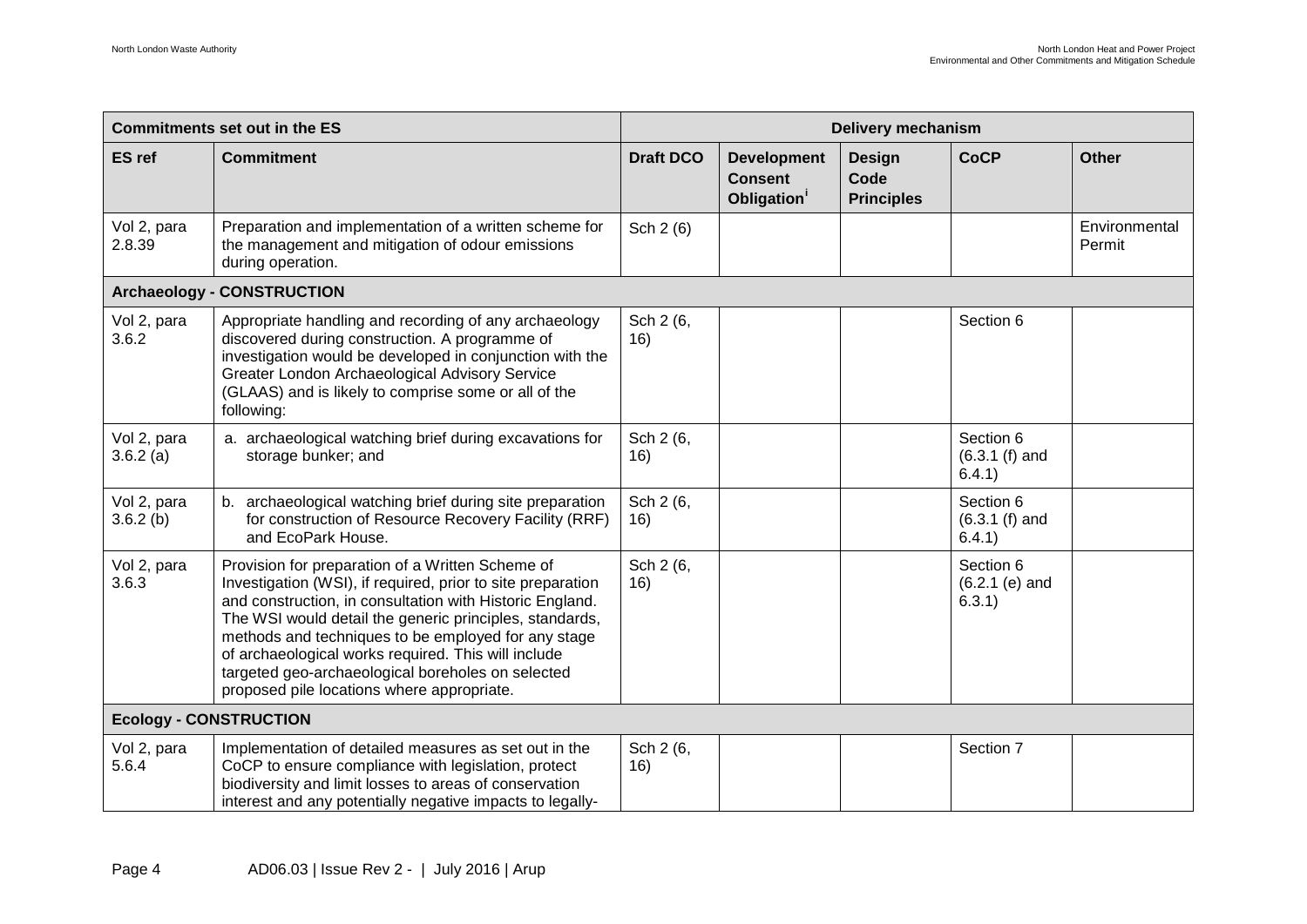|                            | <b>Commitments set out in the ES</b>                                                                                                                                                                                                                                                                                                                                                                                                                                                                                       |                  | <b>Delivery mechanism</b>                                       |                                            |                      |              |  |
|----------------------------|----------------------------------------------------------------------------------------------------------------------------------------------------------------------------------------------------------------------------------------------------------------------------------------------------------------------------------------------------------------------------------------------------------------------------------------------------------------------------------------------------------------------------|------------------|-----------------------------------------------------------------|--------------------------------------------|----------------------|--------------|--|
| <b>ES</b> ref              | <b>Commitment</b>                                                                                                                                                                                                                                                                                                                                                                                                                                                                                                          | <b>Draft DCO</b> | <b>Development</b><br><b>Consent</b><br>Obligation <sup>i</sup> | <b>Design</b><br>Code<br><b>Principles</b> | <b>CoCP</b>          | <b>Other</b> |  |
|                            | protected and notable species. The main points to note<br>are:                                                                                                                                                                                                                                                                                                                                                                                                                                                             |                  |                                                                 |                                            |                      |              |  |
| Vol 2, para<br>5.6.4(a)    | a. production of method statements prior to the<br>commencement of construction for specific species<br>and habitats. Provision of an ecological clerk of<br>works at the Application Site at appropriate stages of<br>clearance and construction.                                                                                                                                                                                                                                                                         | Sch 2 (6,<br>16) |                                                                 |                                            | Section 7<br>(7.3.1) |              |  |
| Vol 2, para<br>$5.6.4$ (b) | b. pre-construction surveys would be undertaken by an<br>ecologist to determine the current status and<br>distribution of protected and notable species and to<br>inform requirements for any mitigation, including a<br>bat and badger scoping survey within the fenced off<br>area in the north-eastern part of the Application Site.<br>The timing of construction works would have due<br>regard to seasonal constraints for a range of species<br>and their habitats (including breeding birds and<br>roosting bats). | Sch 2 (6,<br>16) |                                                                 |                                            | Section 7<br>(7.3.2) |              |  |
| Vol 2, para<br>5.6.4(c)    | c. removal of hedgerows, trees or shrubs would not<br>take place between March and August inclusive,<br>unless a competent ecologist has first undertaken a<br>nesting bird survey and confirmed that no birds or<br>active nests would be harmed and/or that there are<br>appropriate measures in place to protect nesting<br>birds.                                                                                                                                                                                      | Sch 2 (6,<br>16) |                                                                 |                                            | Section 7<br>(7.3.3) |              |  |
| Vol 2, para<br>$5.6.4$ (d) | d. consideration would be given to potential disturbance<br>of nesting birds outside of, but adjacent to, the<br>Application Site. This would require the preparation<br>of a method statement detailing inspection<br>methodology and the use of exclusion zones, where<br>necessary, to prevent disturbance to breeding birds.                                                                                                                                                                                           | Sch 2 (6,<br>16) |                                                                 |                                            | Section 7<br>(7.3.4) |              |  |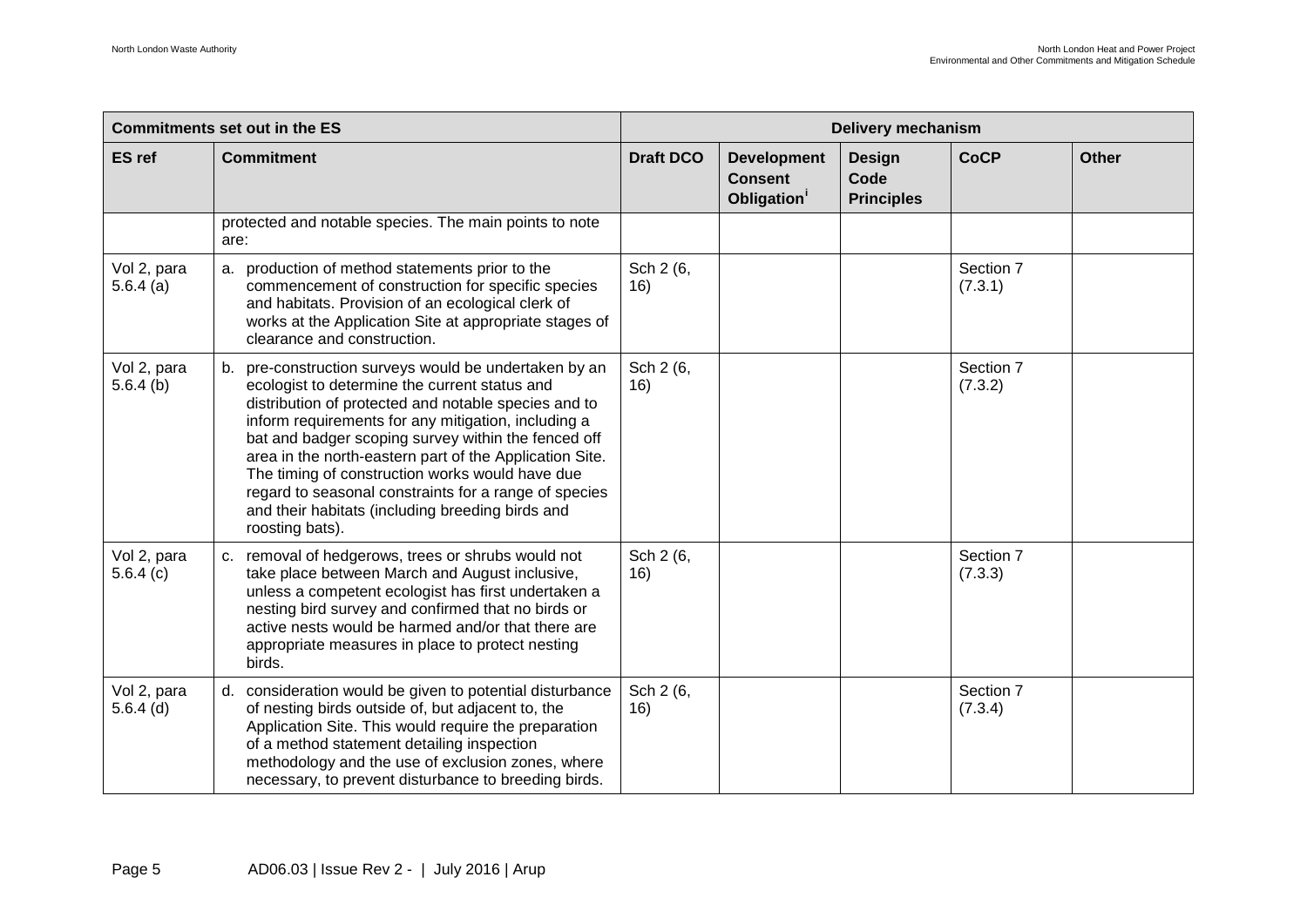| <b>Commitments set out in the ES</b> |                                                                                                                                                                                                                                                                                                                                                                          | <b>Delivery mechanism</b> |                                                                 |                                            |                                    |              |
|--------------------------------------|--------------------------------------------------------------------------------------------------------------------------------------------------------------------------------------------------------------------------------------------------------------------------------------------------------------------------------------------------------------------------|---------------------------|-----------------------------------------------------------------|--------------------------------------------|------------------------------------|--------------|
| <b>ES</b> ref                        | <b>Commitment</b>                                                                                                                                                                                                                                                                                                                                                        | <b>Draft DCO</b>          | <b>Development</b><br><b>Consent</b><br>Obligation <sup>1</sup> | <b>Design</b><br>Code<br><b>Principles</b> | <b>CoCP</b>                        | <b>Other</b> |
| Vol 2, para<br>5.6.4(e)              | e. the Contractor would comply with the requirements<br>of any wildlife licences, including all protected<br>species licences as necessary.                                                                                                                                                                                                                              | Sch 2 (6,<br>16)          |                                                                 |                                            | Section 7<br>(7.3.6)               |              |
| Vol 2, para<br>5.6.4(f)              | f. construction lighting would aim to maintain dark<br>areas around the Application Site, where practicable<br>and safe. Lighting across the Application Site would<br>be minimised, in accordance with guidelines set out<br>by the Bat Conservation Trust (BCT) (Bats and<br>Lighting<br>http://www.bats.org.uk/pages/bats_and_lighting.html<br>(Accessed July 2015)). | Sch 2 (6,<br>16)          |                                                                 |                                            | Section 7<br>(7.3.7)               |              |
| Vol 2, para<br>5.6.4(g)              | g. appropriate treatment and control of invasive non-<br>native species would be undertaken in order to<br>comply with the legislation and prevent their further<br>spread.                                                                                                                                                                                              | Sch 2 (6,<br>16)          |                                                                 |                                            | Section 7<br>(7.4.1)               |              |
| Vol 2, para<br>5.6.4(h)              | h. retained trees would be protected in accordance with<br>the British Standards BS5837:2012. Adherence to<br>the measures outlined in these standards and the<br>employment of an arboricultural specialist to oversee<br>works relating to the protection of trees would ensure<br>the long-term preservation of retained trees.                                       | Sch 2 (6,<br>16)          |                                                                 |                                            | Section 10<br>(10.2)               |              |
| Vol 2, para<br>$5.6.4$ (i)           | the measures set out in the CoCP relating to lighting,<br>Air Quality and Odour, Noise and Vibration and<br>Water Resources and Flood Risk would also be<br>adhered to.                                                                                                                                                                                                  | Sch 2 (6,<br>16)          |                                                                 |                                            | Section 7<br>$(7.1.2$ and<br>7.3.8 |              |
| Vol 2, para<br>5.6.9                 | Covering overnight of any deep holes and trenches with<br>provision and maintenance of planked escape routes.                                                                                                                                                                                                                                                            | Sch 2 (6,<br>16)          |                                                                 |                                            | Section 7<br>(7.1.2 (e))           |              |
| Vol 2, para<br>5.6.9                 | Hazardous liquids would be stored in a secure lock-up.                                                                                                                                                                                                                                                                                                                   | Sch 2 (6,<br>16)          |                                                                 |                                            | Section 12<br>(12.2.2 (e))         |              |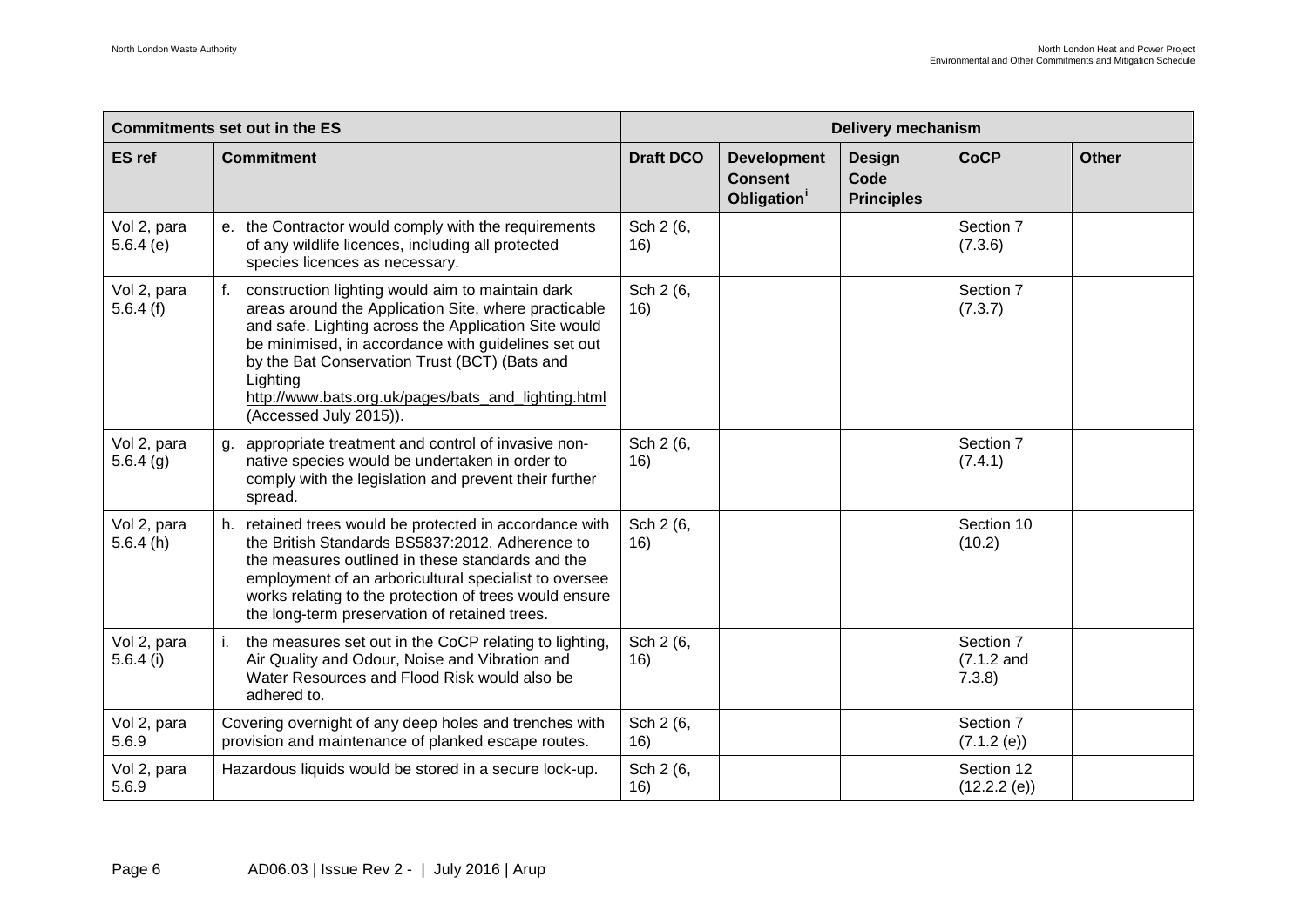|                      | <b>Commitments set out in the ES</b>                                                                                                                                                                                                                                                                                                                                                                                                                                                                                                                                                                                                                                                                                                                               | <b>Delivery mechanism</b> |                                                                 |                                            |                                          |              |
|----------------------|--------------------------------------------------------------------------------------------------------------------------------------------------------------------------------------------------------------------------------------------------------------------------------------------------------------------------------------------------------------------------------------------------------------------------------------------------------------------------------------------------------------------------------------------------------------------------------------------------------------------------------------------------------------------------------------------------------------------------------------------------------------------|---------------------------|-----------------------------------------------------------------|--------------------------------------------|------------------------------------------|--------------|
| <b>ES</b> ref        | <b>Commitment</b>                                                                                                                                                                                                                                                                                                                                                                                                                                                                                                                                                                                                                                                                                                                                                  | <b>Draft DCO</b>          | <b>Development</b><br><b>Consent</b><br>Obligation <sup>1</sup> | <b>Design</b><br>Code<br><b>Principles</b> | <b>CoCP</b>                              | <b>Other</b> |
| Vol 2, para<br>5.6.9 | Any wild mammal burrows that are encountered during<br>clearance works would be excavated sensitively, using<br>hand tools where possible. Excavation would also ideally<br>not occur between March and May inclusive.                                                                                                                                                                                                                                                                                                                                                                                                                                                                                                                                             | Sch 2 (6,<br>16)          |                                                                 |                                            | Section 7<br>(7.1.2(f))                  |              |
| Vol 2, para<br>5.6.5 | Construction site lighting would:<br>a. be at the minimum luminosity necessary;<br>b. use low energy consumption fittings;<br>c. provide sufficient illumination at site boundaries to<br>provide a safe route for the passing public;<br>d. be activated by motion sensors where appropriate to<br>prevent unnecessary usage;<br>e. not be directed towards Chingford Reservoirs SSSI<br>and Lea Valley SMINC except where part of Lee<br>Valley SMINC that falls within the Application Site;<br>reduce light spill as far as practicable and be<br>f.<br>designed to reduce disturbance to foraging and<br>commuting bats over the River Lee Navigation and<br>along Lee Park Way and the eastern boundary of the<br>Edmonton EcoPark, including EcoPark House. | Sch 2 (6,<br>16)          |                                                                 |                                            | Section 4 (4.5)<br>and 7 (7.2,<br>7.3.7) |              |
| Vol 2, para<br>5.6.6 | Minimise temporary effects associated with the<br>deposition of dust and pollutants on Lea Valley SMINC<br>and Chingford Reservoirs SSSI, in accordance with best<br>practicable means through management of dust, air<br>pollution and exhaust emission. This includes reference<br>to the general site requirements and good housekeeping<br>procedures (relevant to limiting dust and air pollution),<br>controls and measures to control or mitigate the effect of<br>potential adverse effects caused by the construction<br>works; and dust and air pollution monitoring measures to<br>be employed during construction of the Project.                                                                                                                      | Sch 2 (6,<br>16)          |                                                                 |                                            | Section 5 (5.1)                          |              |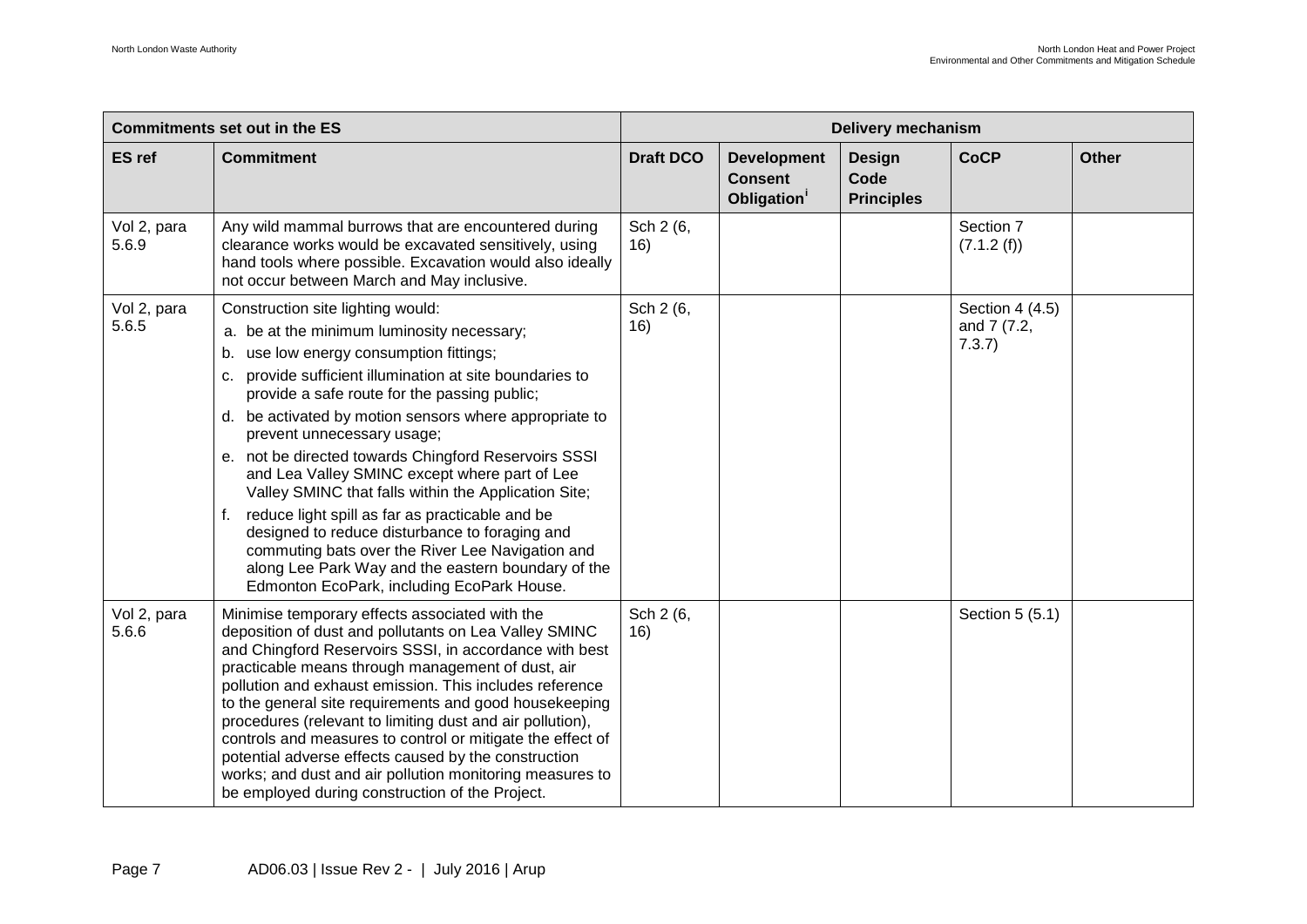|                            | <b>Commitments set out in the ES</b>                                                                                                                                                                                                                                                                                                                                                                                                                                                                                                                                                                                                                                                                                                     | <b>Delivery mechanism</b>                    |                                                                 |                                                         |                      |              |
|----------------------------|------------------------------------------------------------------------------------------------------------------------------------------------------------------------------------------------------------------------------------------------------------------------------------------------------------------------------------------------------------------------------------------------------------------------------------------------------------------------------------------------------------------------------------------------------------------------------------------------------------------------------------------------------------------------------------------------------------------------------------------|----------------------------------------------|-----------------------------------------------------------------|---------------------------------------------------------|----------------------|--------------|
| <b>ES</b> ref              | <b>Commitment</b>                                                                                                                                                                                                                                                                                                                                                                                                                                                                                                                                                                                                                                                                                                                        | <b>Draft DCO</b>                             | <b>Development</b><br><b>Consent</b><br>Obligation <sup>1</sup> | <b>Design</b><br>Code<br><b>Principles</b>              | <b>CoCP</b>          | <b>Other</b> |
| Vol 2, para<br>5.6.7       | Noise and vibration management and mitigation<br>processes to minimise disturbance to wildlife associated<br>with Lea Valley SMINC and Chingford Reservoirs SSSI,<br>including:<br>a. selection of quiet and low vibration equipment;<br>b. review of construction programme and methodology<br>to consider quieter methods (including non-vibratory<br>compaction plant, where required);<br>location of equipment on the Application Site;<br>c.<br>d. control of working hours;<br>e. the provision of acoustic enclosures and the use of<br>less intrusive alarms, such as broadband vehicle<br>reversing warnings;<br>use of appropriate acoustic screening; and<br>f.<br>adherence to all relevant guidance and legislation.<br>g. | Sch 2 (6,<br>16)                             |                                                                 |                                                         | Section 9 (9.1)      |              |
| Vol 2, para<br>5.6.8       | Implementation of working methods which protect<br>surface and groundwater from pollution and other<br>adverse impacts including change to flow volume, water<br>levels and quality. Measures to deal with pollution<br>incidents at the Application Site would be included within<br>the overall emergency planning for the Project.                                                                                                                                                                                                                                                                                                                                                                                                    | Sch 2 (6,<br>10, 16                          |                                                                 |                                                         | Section 12<br>(12.1) |              |
| Vol 2, para<br>5.7.15      | Reinstatement of the Temporary Laydown Area with the<br>creation of a meadow and planting of scrub and<br>scattered trees around the perimeter. This area would<br>provide suitable breeding habitat for linnet.                                                                                                                                                                                                                                                                                                                                                                                                                                                                                                                         | Sch 2 (6,<br>$10, 16$ ,<br>Works No.<br>5(x) |                                                                 | 2.6<br>Landscape<br>Zones<br>guidelines,<br>Zone $7(a)$ |                      |              |
| <b>Ecology - OPERATION</b> |                                                                                                                                                                                                                                                                                                                                                                                                                                                                                                                                                                                                                                                                                                                                          |                                              |                                                                 |                                                         |                      |              |
| Vol 2, para                | Landscape proposals include the replacement and<br>enhancement of existing habitats at the Application Site                                                                                                                                                                                                                                                                                                                                                                                                                                                                                                                                                                                                                              | Sch 2 (6,                                    |                                                                 |                                                         |                      |              |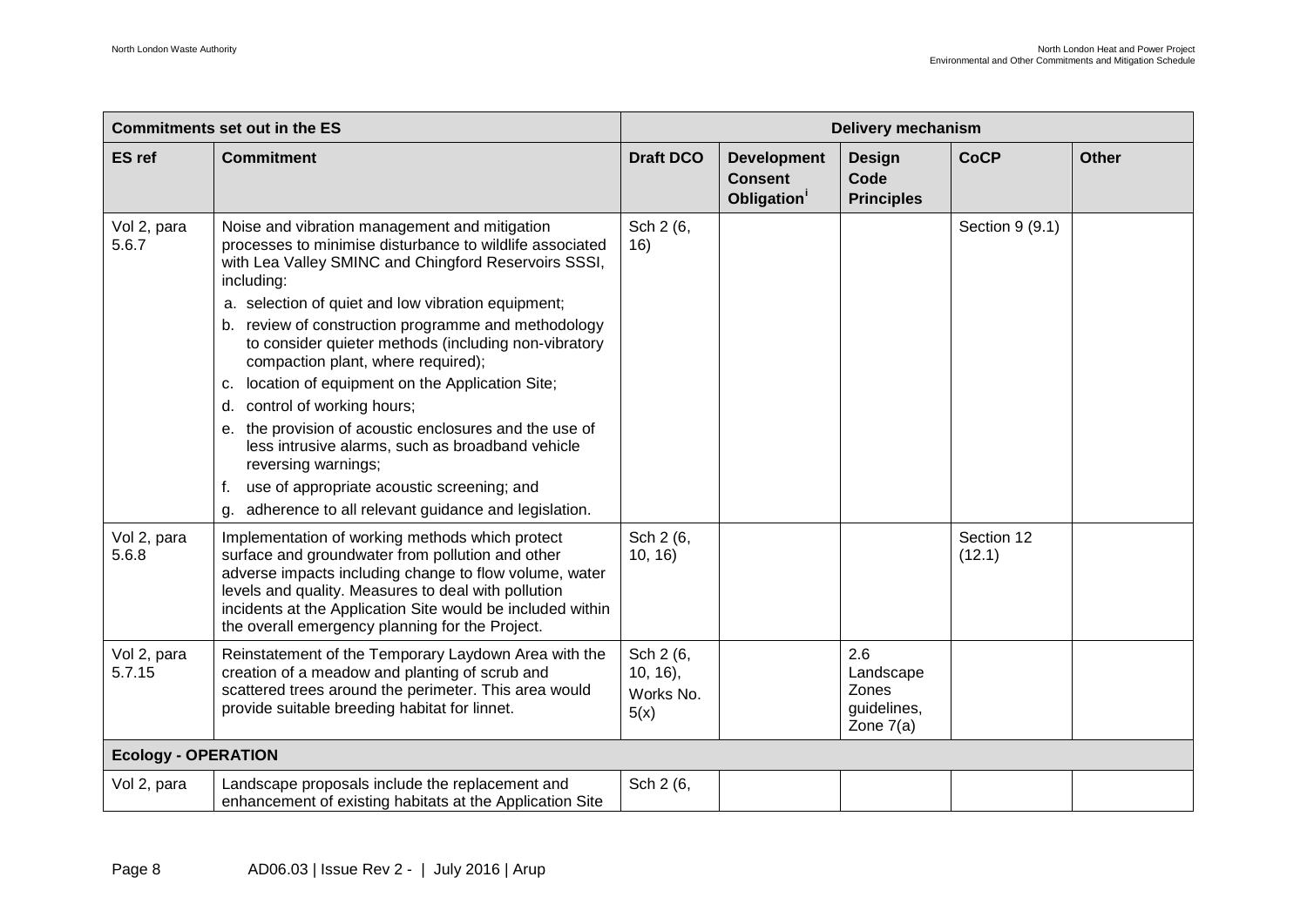| <b>Commitments set out in the ES</b>                                      |                                                                                                                                                                                                                                                                                                                      | <b>Delivery mechanism</b> |                                                                 |                                                                                      |             |              |
|---------------------------------------------------------------------------|----------------------------------------------------------------------------------------------------------------------------------------------------------------------------------------------------------------------------------------------------------------------------------------------------------------------|---------------------------|-----------------------------------------------------------------|--------------------------------------------------------------------------------------|-------------|--------------|
| <b>ES</b> ref                                                             | <b>Commitment</b>                                                                                                                                                                                                                                                                                                    | <b>Draft DCO</b>          | <b>Development</b><br><b>Consent</b><br>Obligation <sup>1</sup> | <b>Design</b><br>Code<br><b>Principles</b>                                           | <b>CoCP</b> | <b>Other</b> |
| 5.6.11                                                                    | along with creation of new habitats, incorporating:                                                                                                                                                                                                                                                                  | 10)                       |                                                                 |                                                                                      |             |              |
| Vol 2, para<br>$5.6.11$ (a)                                               | a. Salmon's Brook: sowing of native wildflower meadow<br>mix along the eastern bank;                                                                                                                                                                                                                                 | Sch 2 (6,<br>10)          |                                                                 | 2.6<br>Landscape<br>zones<br>guidelines<br>(zone 4)                                  |             |              |
| Vol 2, para<br>$5.6.11$ (b)                                               | b. Enfield Ditch: sowing of wildflower meadow mixes<br>and plug planting of native aquatic and marginal<br>plants;                                                                                                                                                                                                   | Sch 2 (6,<br>10)          |                                                                 | 2.6<br>Landscape<br>zones<br>guidelines<br>(zone 1)                                  |             |              |
| Vol 1, para<br>$3.3.69$ (e)<br>Vol 2, paras<br>$3.3.77$ (e),<br>5.6.11(c) | c. built development: inclusion of green and brown<br>roofs on the proposed Energy Recovery Facility<br>(ERF) with native species as appropriate, as well as<br>a green or brown roof on EcoPark House;                                                                                                              | Sch 2 (3, 6)              |                                                                 | DCP9 and<br>DCP27,<br>2.6 General<br>Guidelines (f)                                  |             |              |
| Vol 2, para<br>$5.6.11$ (d)                                               | d. Lee Park Way: retention of selected mature trees,<br>removal of some scrub along Enfield Ditch to<br>increase light levels to improve ground flora and<br>enhancement planting of native species where<br>necessary, including the dense scrub and trees<br>between Lee Park Way and the River Lee<br>Navigation; | Sch 2 (6,<br>10)          |                                                                 | 2.6 General<br>Guidelines,<br>Landscape<br>zones<br>guidelines<br>(zone 5),<br>DCP43 |             |              |
| Vol 1, para<br>$3.3.69$ (d)<br>Vol 2, para<br>$5.6.11$ (e)                | e. artificial habitats: inclusion of log and stone piles and<br>bird and bat boxes located on mature trees;                                                                                                                                                                                                          | Sch 2 (6,<br>10)          |                                                                 | 2.6<br>Landscape<br>zone<br>guidelines<br>(zone 5(b))                                |             |              |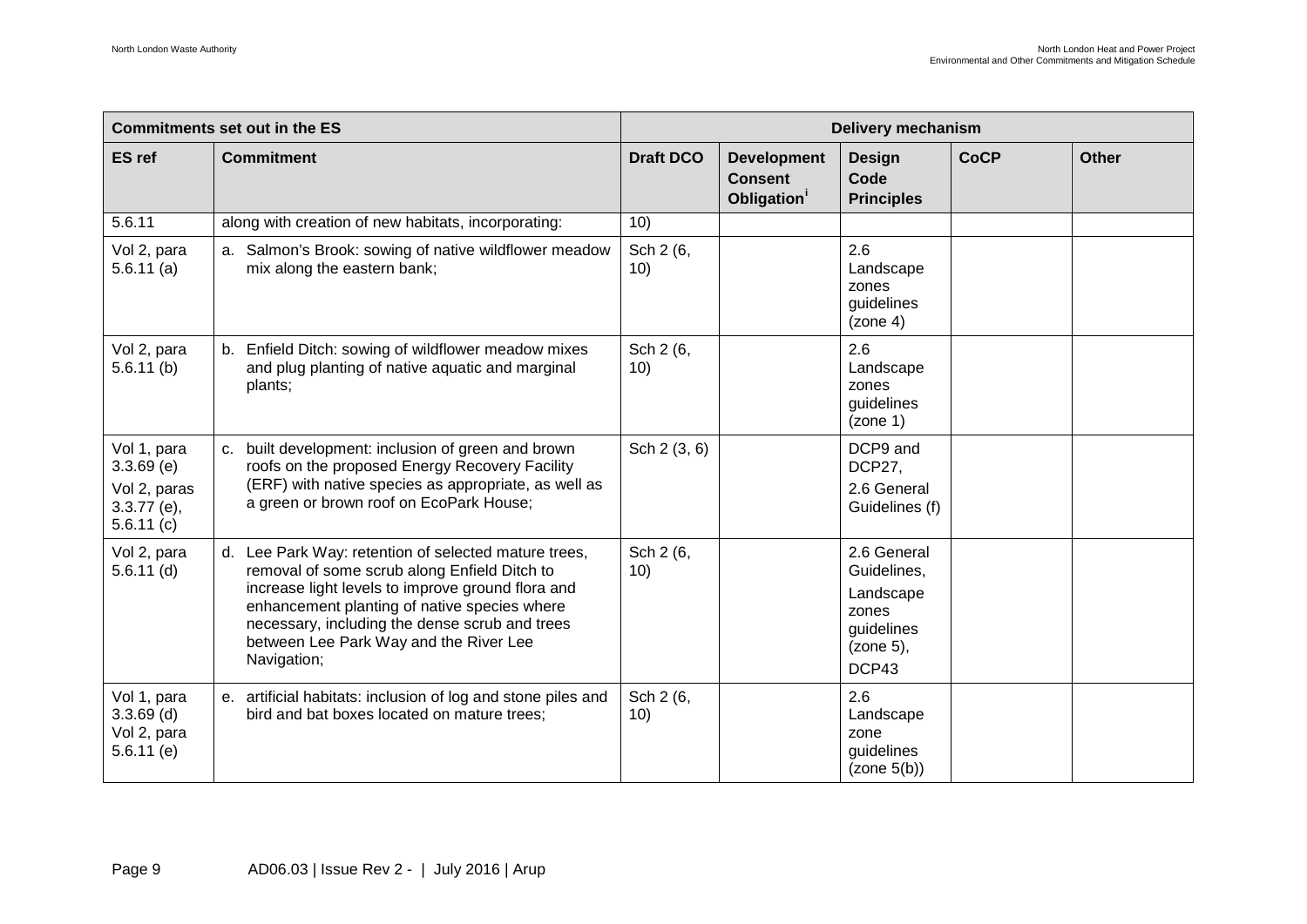|                                                                       | <b>Commitments set out in the ES</b>                                                                                                                                                                                                                                                                               | Delivery mechanism |                                                                 |                                                                                                      |             |              |
|-----------------------------------------------------------------------|--------------------------------------------------------------------------------------------------------------------------------------------------------------------------------------------------------------------------------------------------------------------------------------------------------------------|--------------------|-----------------------------------------------------------------|------------------------------------------------------------------------------------------------------|-------------|--------------|
| <b>ES</b> ref                                                         | <b>Commitment</b>                                                                                                                                                                                                                                                                                                  | <b>Draft DCO</b>   | <b>Development</b><br><b>Consent</b><br>Obligation <sup>1</sup> | <b>Design</b><br>Code<br><b>Principles</b>                                                           | <b>CoCP</b> | <b>Other</b> |
| Vol 2, para<br>5.6.11(f)                                              | f. Temporary Laydown Area: reinstatement of some<br>existing trees and scrub, additional native species<br>planting as appropriate and sowing of wildflower<br>meadow mix;                                                                                                                                         | Sch 2 (6,<br>10)   |                                                                 | 2.6 General<br>Guidelines,<br>Landscape<br>zone<br>guidelines<br>(zone 7)                            |             |              |
| Vol 1, para<br>$3.3.69$ (a, b,<br>c, f<br>Vol 2, para<br>$5.6.11$ (g) | g. general principles: inclusion of native species<br>planting wherever possible; retention of mature trees<br>where possible; retaining and enhancing links with<br>adjacent habitats where possible; and removal of<br>invasive species.                                                                         | Sch 2 (6,<br>10)   |                                                                 | 2.6 General<br>guidelines,<br>landscape (c,<br>$f, g, h$ ),                                          |             |              |
| Vol 2, para<br>5.7.9                                                  | Landscaping proposed within the SMINC includes<br>creation of wildflower meadows and planting of trees<br>and native scrub within the Temporary Laydown Area,<br>selective scrub removal and wildflower meadow creation<br>along Lee Park Way and Enfield Ditch and marginal plug<br>planting along Enfield Ditch. | Sch 2 (6,<br>10)   |                                                                 | 2.6<br>Landscape<br>zones<br>guidelines<br>(zone 1(e),<br>zone $5(b)$ ,<br>and zone<br>7(a)<br>DCP43 |             |              |
| Vol 1, para<br>$3.3.69$ (d)<br>Vol 2, para<br>5.7.14                  | Provision of bird nest boxes at appropriate locations<br>within the Application Site.                                                                                                                                                                                                                              | Sch 2 (6,<br>10)   |                                                                 | 2.6<br>Landscape<br>zone<br>guidelines<br>(zone 5(b))                                                |             |              |
| Vol 2, para<br>5.7.16                                                 | Provision of native scrub to provide permanent nesting<br>opportunities.                                                                                                                                                                                                                                           | Sch 2 (6,<br>10)   |                                                                 | 2.6<br>Landscape<br>zone<br>guidelines<br>(zone 7(a))                                                |             |              |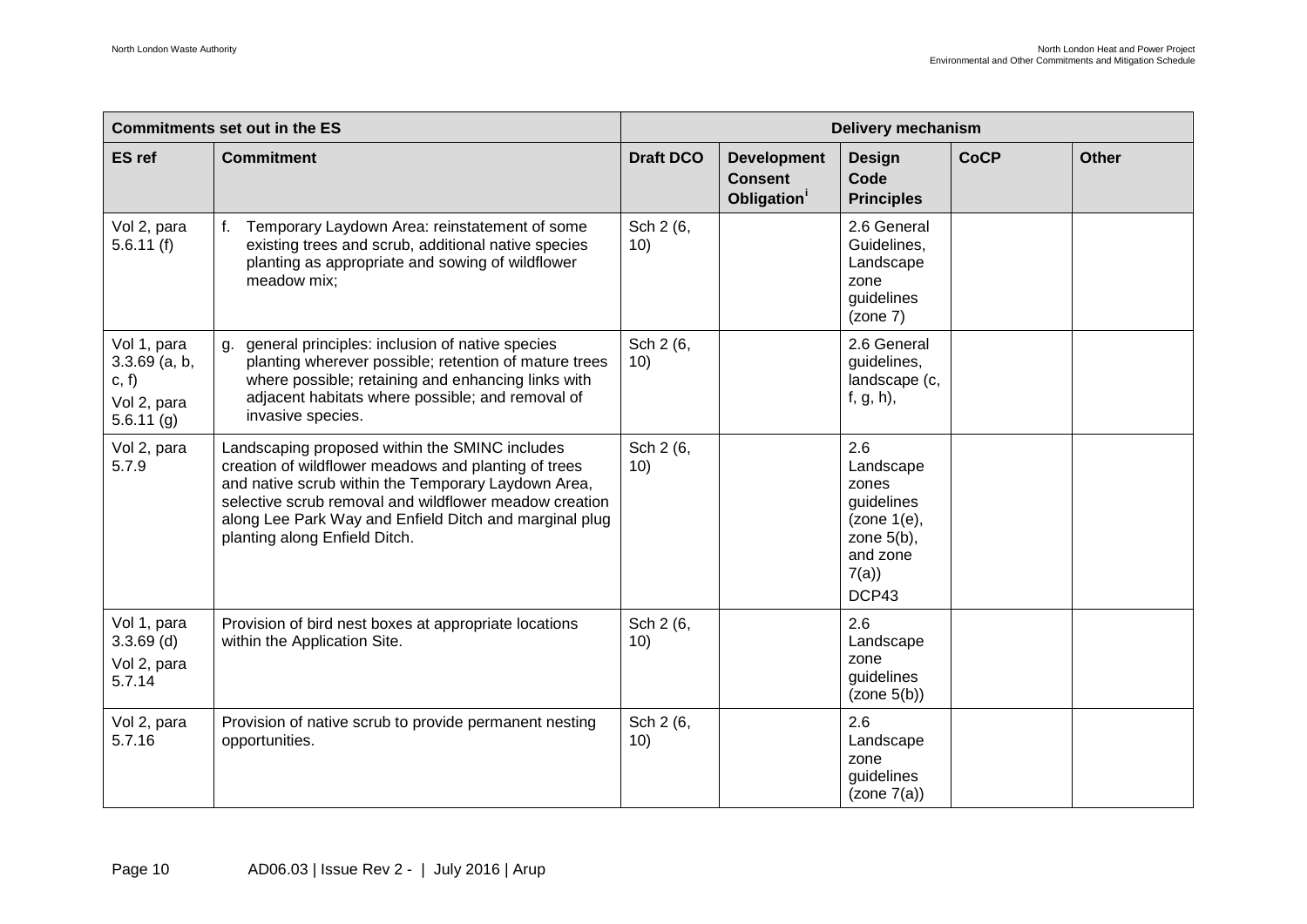|                                                      | <b>Commitments set out in the ES</b>                                                                                                                                                                                                                                                                 | <b>Delivery mechanism</b> |                                                                 |                                                        |             |              |
|------------------------------------------------------|------------------------------------------------------------------------------------------------------------------------------------------------------------------------------------------------------------------------------------------------------------------------------------------------------|---------------------------|-----------------------------------------------------------------|--------------------------------------------------------|-------------|--------------|
| <b>ES</b> ref                                        | <b>Commitment</b>                                                                                                                                                                                                                                                                                    | <b>Draft DCO</b>          | <b>Development</b><br><b>Consent</b><br>Obligation <sup>1</sup> | <b>Design</b><br>Code<br><b>Principles</b>             | <b>CoCP</b> | <b>Other</b> |
| Vol 2, para<br>5.6.12                                | Lighting across the Application Site would be minimised,<br>in accordance with guidelines set out by the BCT. The<br>following principles would be applied:                                                                                                                                          | Sch 2 (6)                 |                                                                 | 2.7 General<br>guidelines,<br>lighting                 |             |              |
| Vol 2, paras<br>$5.6.12(a)$ ,<br>5.8.12              | a. lighting design would avoid light spill within the<br>Chingford Reservoirs SSSI and the River Lee<br>Navigation. Lighting proposed within the Lea Valley<br>SMINC would be designed to maintain dark areas for<br>wildlife, particularly to reduce disturbance to foraging<br>and commuting bats. | Sch 2 (6,<br>10)          |                                                                 | 2.7 General<br>guidelines,<br>lighting (f, g<br>and h) |             |              |
| Vol 1, para<br>3.3.72<br>Vol 2, para<br>$5.6.12$ (b) | b. narrow spectrum lights that emit minimal ultra-violet<br>light and peak higher than 550 nanometres (yellow,<br>orange and red wavelengths) would be used where<br>possible.                                                                                                                       | Sch 2 (6,<br>10)          |                                                                 | 2.7 General<br>guidelines,<br>lighting (f)<br>DCP46(e) |             |              |
| Vol 1, para<br>3.3.72,<br>Vol 2, para<br>5.6.12(c)   | c. the height of lighting columns and flat cut-off lanterns<br>or accessories would be considered to minimise<br>spillage.                                                                                                                                                                           | Sch 2 (6,<br>10)          |                                                                 | DCP46(f)                                               |             |              |
| Vol 2, para<br>$5.6.12$ (d)                          | d. light levels would be as low as guidelines permit and<br>be turned off when not required.                                                                                                                                                                                                         | Sch 2 (6,<br>10)          |                                                                 | 2.7 General<br>guidelines,<br>lighting (c)             |             |              |
| Vol 2, para<br>5.7.12                                | The dark corridor along the River Lee Navigation would<br>be maintained.                                                                                                                                                                                                                             | Sch 2 (6)                 |                                                                 | 2.6<br>Landscape<br>zones<br>guidelines<br>(zone 1(g)) |             |              |
| Vol 2, para<br>5.8.13                                | Operational lighting within the Lea Valley SMINC would<br>be designed to maintain dark areas while providing<br>lighting along Lee Park Way. Lighting in this area would<br>comply with BCT Guidelines and the design would seek                                                                     | Sch 2 (6,<br>10)          |                                                                 | 2.7 General<br>guidelines,<br>lighting (f, g<br>and h) |             |              |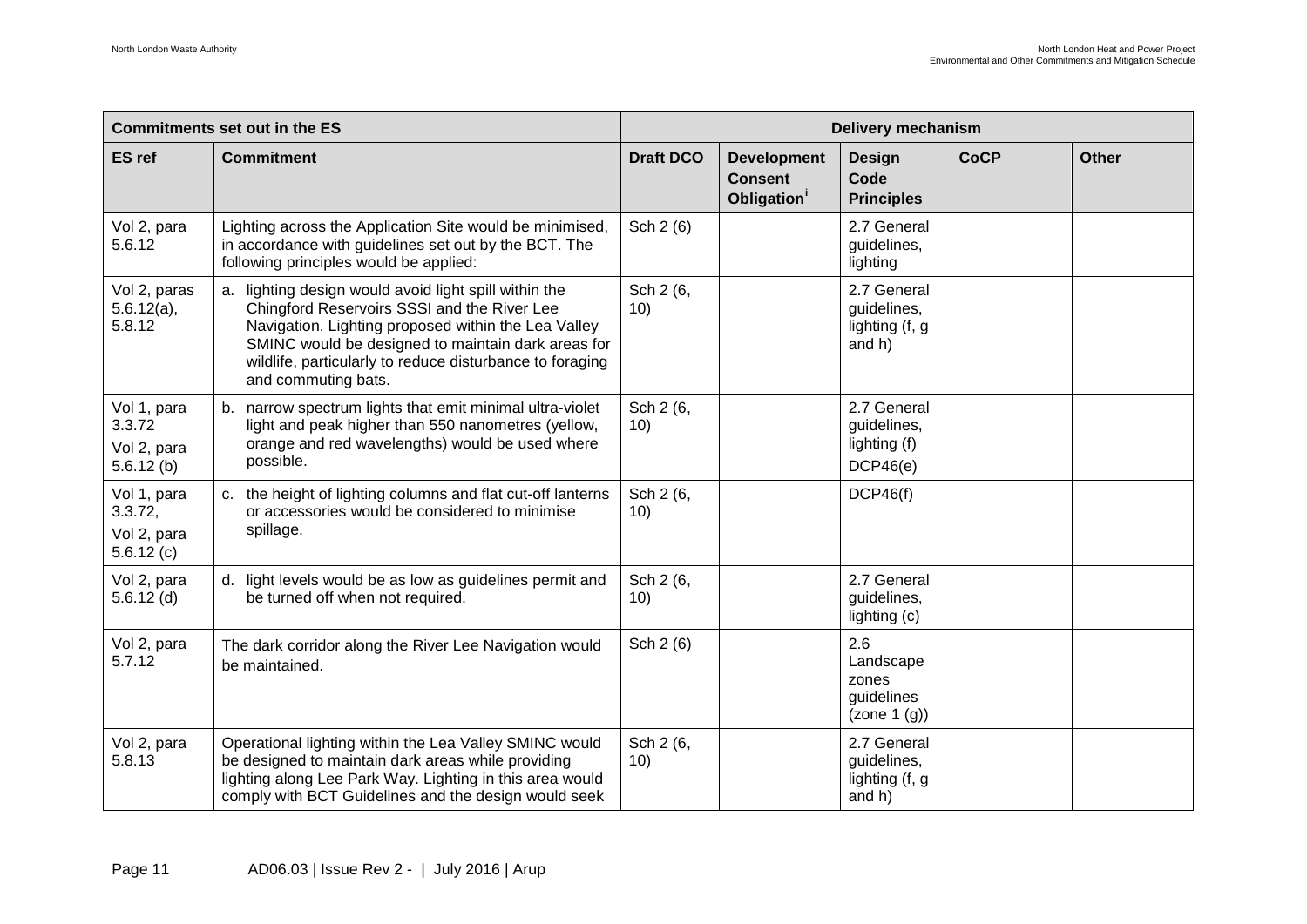|                                        | <b>Commitments set out in the ES</b>                                                                                                                                                                                                                                              | <b>Delivery mechanism</b> |                                                                 |                                                               |                                       |                                                      |
|----------------------------------------|-----------------------------------------------------------------------------------------------------------------------------------------------------------------------------------------------------------------------------------------------------------------------------------|---------------------------|-----------------------------------------------------------------|---------------------------------------------------------------|---------------------------------------|------------------------------------------------------|
| <b>ES</b> ref                          | <b>Commitment</b>                                                                                                                                                                                                                                                                 | <b>Draft DCO</b>          | <b>Development</b><br><b>Consent</b><br>Obligation <sup>1</sup> | <b>Design</b><br>Code<br><b>Principles</b>                    | <b>CoCP</b>                           | <b>Other</b>                                         |
|                                        | to avoid light spill over the River Lee Navigation.                                                                                                                                                                                                                               |                           |                                                                 |                                                               |                                       |                                                      |
| Vol 2, para<br>5.8.14                  | Sensitive lighting along Lee Park Way (with the dense<br>planting of trees and scrub between Lee Park Way and<br>the River Lee Navigation) would seek to avoid light spill<br>along the River Lee Navigation and therefore minimise<br>disturbance to foraging and commuting bats | Sch 2 (6)                 |                                                                 | 2.7 General<br>guidelines,<br>lighting (g<br>and h),<br>DCP43 |                                       |                                                      |
| Vol 2, para<br>5.6.13                  | Monitoring and management of landscaping and bat and<br>bird boxes would be undertaken for maintenance<br>purposes and to monitor their effectiveness.                                                                                                                            | Sch 2 (6,<br>15)          |                                                                 |                                                               |                                       |                                                      |
|                                        | <b>Ground Conditions and Contamination - CONSTRUCTION</b>                                                                                                                                                                                                                         |                           |                                                                 |                                                               |                                       |                                                      |
| Vol 2, paras<br>7.2.6, 7.2.7           | Preparation of a Piling Method Statement before any<br>piling works are undertaken.                                                                                                                                                                                               | Sch 2 (6,<br>16)          |                                                                 |                                                               | Section 2 (2.7)<br>and 12<br>(12.3.1) |                                                      |
| Vol 2, paras<br>7.4.1, 7.6.5,<br>7.7.5 | Finalisation of a detailed civil engineering strategy for<br>the demolition and removal of the existing EfW facility,<br>including consideration of construction risks to<br>groundwater receptors.                                                                               | Sch 2 (6,<br>14, 16)      |                                                                 |                                                               | Section 2 (2.7)                       | In consultation<br>with the<br>Environment<br>Agency |
| Vol 2, para<br>7.4.3                   | Appropriate best practice would be used to manage<br>potentially polluting substances encountered during<br>excavations.                                                                                                                                                          | Sch 2 (6,<br>16)          |                                                                 |                                                               | Section 8<br>(8.2.5)                  |                                                      |
| Vol 2, para<br>7.6.7(c)                | Dewatering, and groundwater and surface water<br>management (with respect to the EfW bunker removal).                                                                                                                                                                             | Sch 2 (6,<br>16)          |                                                                 |                                                               | Section 12<br>(12.2)                  |                                                      |
| Vol 2, para<br>$7.6.7$ (d)             | Use of best practice methodology and construction<br>design to minimise effect on aquifers.<br>Any dewatering volumes would be minimised, controlled<br>and tested.                                                                                                               | Sch 2 (6,<br>14, 16)      |                                                                 |                                                               | Section 12<br>(12.2.3 and<br>12.3)    |                                                      |
| Vol 2, para                            | All bund and storage structures would be designed to                                                                                                                                                                                                                              | Sch 2 (6,                 |                                                                 |                                                               | Section 12                            | Environmental                                        |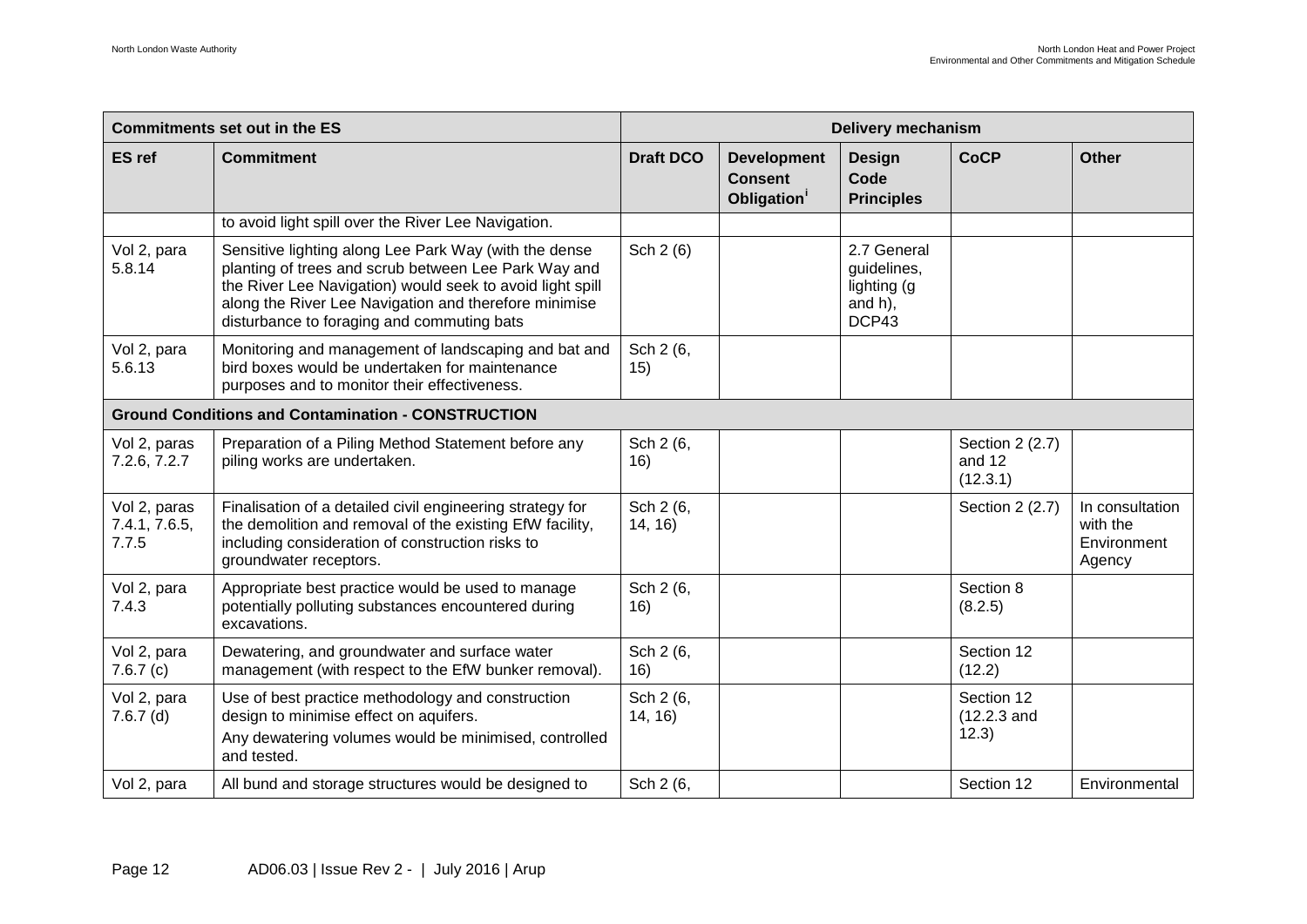|                            | <b>Commitments set out in the ES</b>                                                                                                                                                                                                                                                                                                                 | <b>Delivery mechanism</b> |                                                                 |                                            |                           |                                                      |
|----------------------------|------------------------------------------------------------------------------------------------------------------------------------------------------------------------------------------------------------------------------------------------------------------------------------------------------------------------------------------------------|---------------------------|-----------------------------------------------------------------|--------------------------------------------|---------------------------|------------------------------------------------------|
| <b>ES</b> ref              | <b>Commitment</b>                                                                                                                                                                                                                                                                                                                                    | <b>Draft DCO</b>          | <b>Development</b><br><b>Consent</b><br>Obligation <sup>1</sup> | <b>Design</b><br>Code<br><b>Principles</b> | <b>CoCP</b>               | <b>Other</b>                                         |
| 7.6.7(e)                   | have impermeable bases.                                                                                                                                                                                                                                                                                                                              | 16)                       |                                                                 |                                            | (12.2.2(b))               | Permit                                               |
| Vol 2, para<br>7.6.7(f)    | All underground structures would be constructed to<br>relevant standards and with consideration for the<br>Application Site conditions.                                                                                                                                                                                                              | Sch 2 (6,<br>16)          |                                                                 | 2.2 General<br>guidelines                  |                           |                                                      |
| Vol 2, para<br>7.6.7(g)    | Environmental monitoring of surface and groundwater<br>would be undertaken at the Application Site.                                                                                                                                                                                                                                                  | Sch 2 (6,<br>14, 16)      |                                                                 |                                            | Section 12<br>(12.6.2)    |                                                      |
| Vol 2, para<br>7.6.7(h)    | Piles would be designed to minimise hydrogeological<br>risk by:<br>1. not penetrating low permeability layers unless<br>necessary; and<br>2. using piling techniques that minimise disturbance of<br>low permeability layers and that also provide good seals<br>with those layers. This would be detailed in the<br>construction method statements. | Sch 2 (6,<br>16)          |                                                                 |                                            | Section 2 (2.7)           | In consultation<br>with the<br>Environment<br>Agency |
| Vol 2, para<br>$7.6.7$ (i) | Method statements would be prepared by the Contractor<br>prior to work commencing on the Application Site,<br>containing detailed instructions regarding the techniques<br>and methods that would be used to prevent and reduce<br>the environmental impacts of demolition and<br>construction.                                                      | Sch 2 (6,<br>14, 16)      |                                                                 |                                            | Section 2 (2.7)           | In consultation<br>with the<br>Environment<br>Agency |
| Vol 2, para<br>7.6.7(j)    | The Contractor would be required to obtain all permits<br>and licences from the regulatory authorities as required<br>by environmental law or regulation and would discharge<br>the relevant conditions of the DCO prior to<br>commencement of site works, or as otherwise<br>appropriate in advance of specific site activities.                    | Sch 2 (6,<br>16)          |                                                                 |                                            | Section 12<br>(12.2.2(a)) | In consultation<br>with the<br>Environment<br>Agency |
| Vol 2, para<br>7.6.7(k)    | All Contractors involved in the construction of the Project<br>would be required to comply with good construction<br>practice, such as that detailed in the Environment                                                                                                                                                                              | Sch 2 (6,<br>14, 16)      |                                                                 |                                            | Section 4<br>(4.7.3)      | In consultation<br>with the<br>Environment           |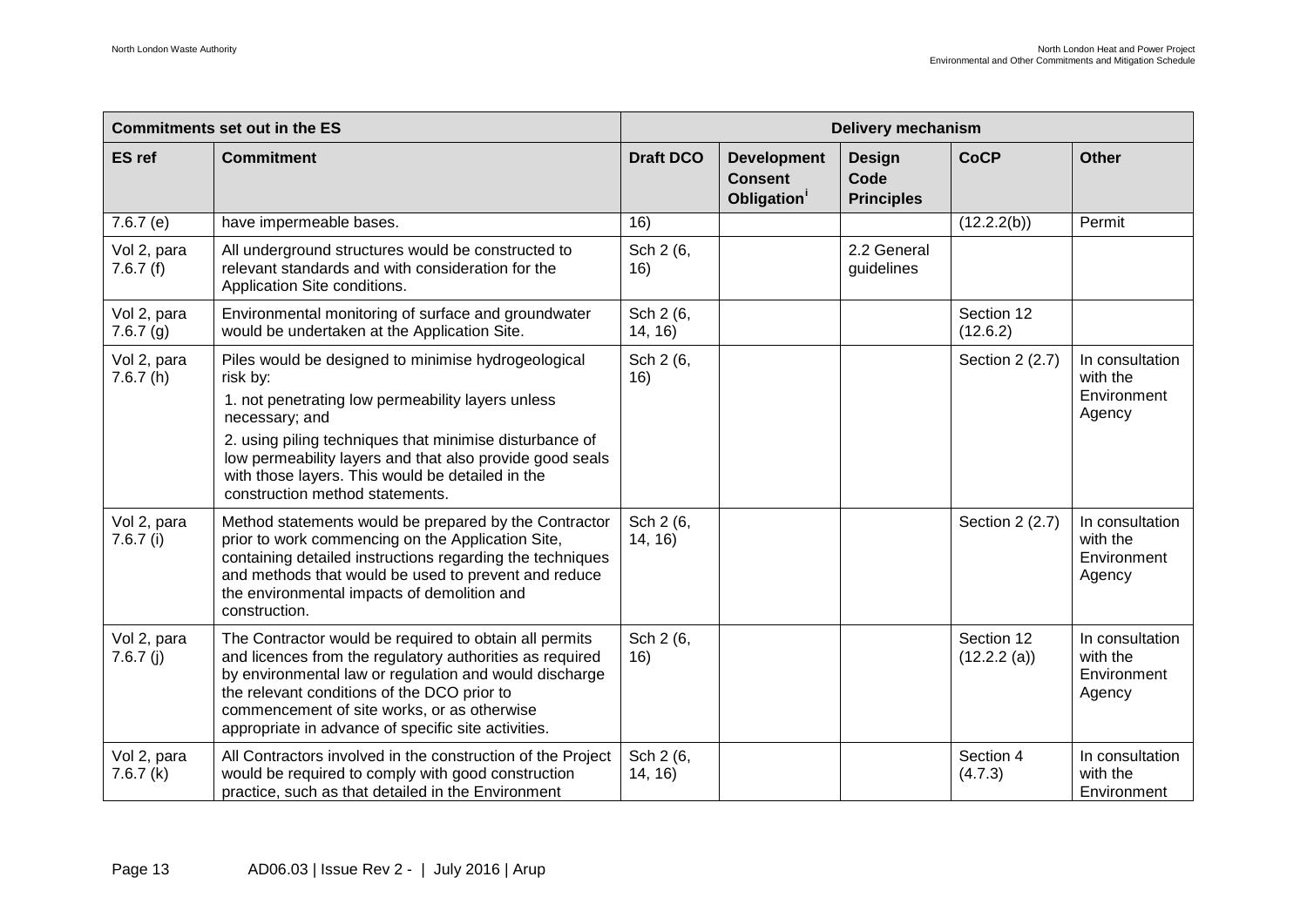| <b>Commitments set out in the ES</b> |                                                                                                                                                                                                                                                                                                                                                                                                                                                                                                                                                                                                                                                          | <b>Delivery mechanism</b> |                                                                 |                                            |                                       |                                                      |  |
|--------------------------------------|----------------------------------------------------------------------------------------------------------------------------------------------------------------------------------------------------------------------------------------------------------------------------------------------------------------------------------------------------------------------------------------------------------------------------------------------------------------------------------------------------------------------------------------------------------------------------------------------------------------------------------------------------------|---------------------------|-----------------------------------------------------------------|--------------------------------------------|---------------------------------------|------------------------------------------------------|--|
| <b>ES</b> ref                        | <b>Commitment</b>                                                                                                                                                                                                                                                                                                                                                                                                                                                                                                                                                                                                                                        | <b>Draft DCO</b>          | <b>Development</b><br><b>Consent</b><br>Obligation <sup>1</sup> | <b>Design</b><br>Code<br><b>Principles</b> | <b>CoCP</b>                           | <b>Other</b>                                         |  |
|                                      | Agency Pollution Prevention Guidelines, notably PPG6<br>Working at Construction and Demolition Sites.                                                                                                                                                                                                                                                                                                                                                                                                                                                                                                                                                    |                           |                                                                 |                                            |                                       | Agency                                               |  |
| Vol 2, para<br>$7.6.7$ (l)           | Construction at the Application Site would require piling<br>for building foundations in the north and south of the<br>Application Site. The piling technique would be selected<br>to consider the risk to the deeper Secondary and<br>Principal Aquifers and would need to reference<br>appropriate Environment Agency documents (as<br>indicated in Vol 2 Appendix 7.1). The exact construction<br>and foundation method would be determined during<br>future design and would require approval by the<br>Environment Agency and further details of potential risks<br>from piling are assessed in the Piling Risk Assessment<br>(Vol 2 Appendix 7.3). | Sch 2 (6,<br>14, 16)      |                                                                 |                                            | Section 2 (2.7)<br>and 12<br>(12.3.1) | In consultation<br>with the<br>Environment<br>Agency |  |
| Vol 2, para<br>7.7.1                 | Piling design would consider using a technique which<br>minimises the potential to create a groundwater pathway<br>between aquifers and would avoid the puncturing of the<br>London Clay where possible. The piling design and<br>preparation of Piling Method Statement would be<br>undertaken in consultation with the Environment<br>Agency, as described in the CoCP.                                                                                                                                                                                                                                                                                | Sch 2 (6,<br>14, 16)      |                                                                 |                                            | Section 2 (2.7)<br>and 12<br>(12.3.1) | In consultation<br>with the<br>Environment<br>Agency |  |
|                                      | <b>Ground Conditions and Contamination - OPERATION</b>                                                                                                                                                                                                                                                                                                                                                                                                                                                                                                                                                                                                   |                           |                                                                 |                                            |                                       |                                                      |  |
| Vol 2, para<br>7.8.2                 | Implementation of environmental control measures to<br>avoid new structures and pipes opening potential<br>groundwater pathways. Measures include construction<br>to relevant standards, regular inspection and monitoring<br>as part of the site operational environmental<br>management plan, and operation in accordance with<br>relevant guidance.                                                                                                                                                                                                                                                                                                   | Sch 2 (6,<br>(14)         |                                                                 |                                            |                                       | Environmental<br>Permit                              |  |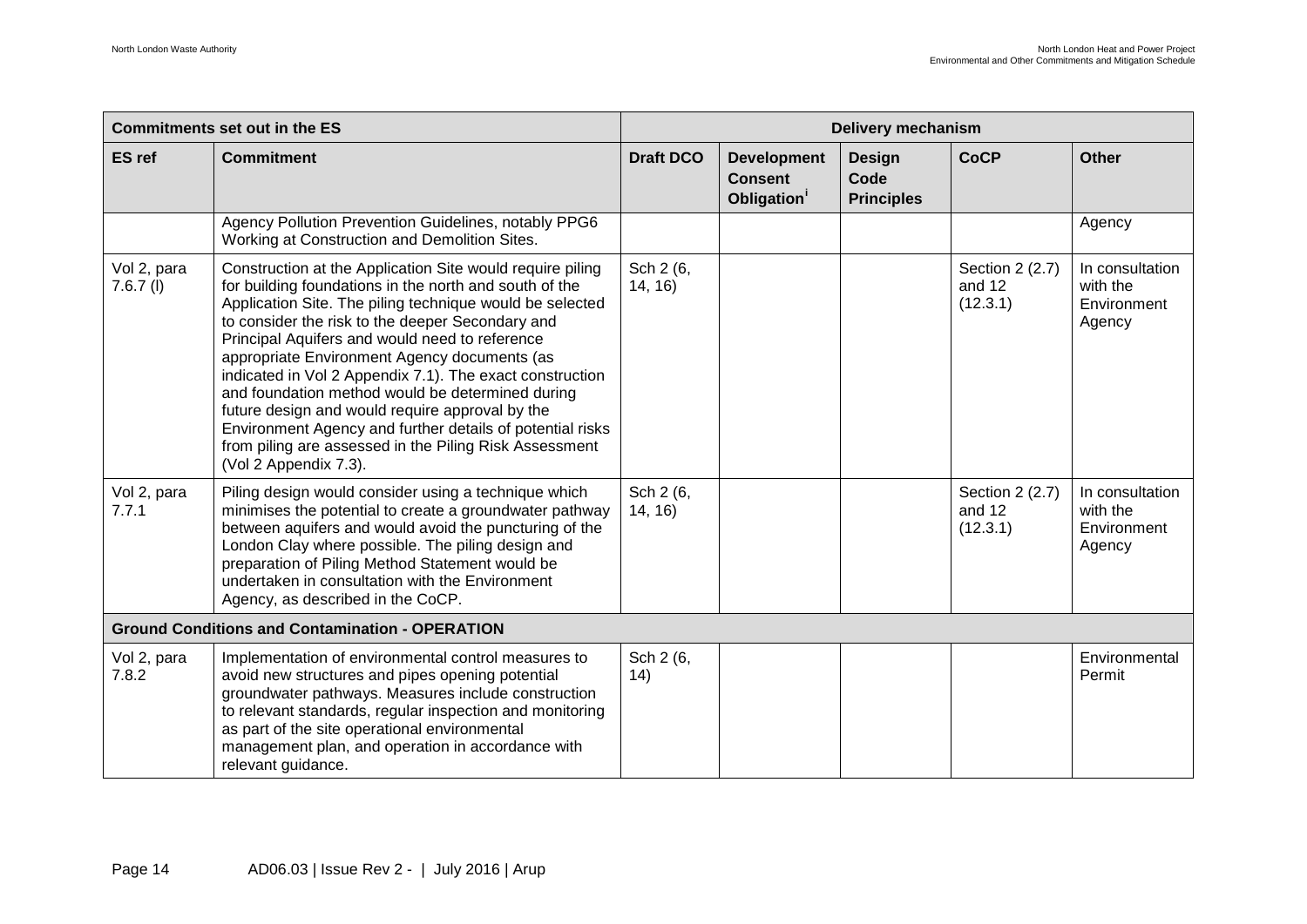| <b>Commitments set out in the ES</b> |                                                                                                                                                                                                                                                      | <b>Delivery mechanism</b> |                                                                 |                                            |                          |              |  |  |  |  |
|--------------------------------------|------------------------------------------------------------------------------------------------------------------------------------------------------------------------------------------------------------------------------------------------------|---------------------------|-----------------------------------------------------------------|--------------------------------------------|--------------------------|--------------|--|--|--|--|
| <b>ES</b> ref                        | <b>Commitment</b>                                                                                                                                                                                                                                    | <b>Draft DCO</b>          | <b>Development</b><br><b>Consent</b><br>Obligation <sup>1</sup> | <b>Design</b><br>Code<br><b>Principles</b> | <b>CoCP</b>              | <b>Other</b> |  |  |  |  |
|                                      | <b>Noise and Vibration - CONSTRUCTION</b>                                                                                                                                                                                                            |                           |                                                                 |                                            |                          |              |  |  |  |  |
| Vol 2, Vol<br>8.6.3                  | Implementation of the measures set out in the CoCP in<br>terms of good housekeeping, site layout, and<br>recommendations in BS 5228-1:2009 + A1:2014.                                                                                                | Sch 2 (6,<br>16)          |                                                                 |                                            | Section 9 (9.1)          |              |  |  |  |  |
| Vol 2, para<br>8.6.4                 | Incorporation of noise and vibration management and<br>monitoring measures in the Construction Environmental<br>Management Plan to ensure as a minimum:                                                                                              | Sch 2 (6,<br>16)          |                                                                 |                                            | Section 9<br>(9.2.1)     |              |  |  |  |  |
| Vol 2, para<br>8.6.4(a)              | a. integration of noise control into the method<br>statements;                                                                                                                                                                                       | Sch 2 (6,<br>16)          |                                                                 |                                            | Section 9<br>(9.2.1(a))  |              |  |  |  |  |
| Vol 2, para<br>$8.6.4$ (b)           | b. proactive links between noise and vibration<br>management activities and community relations<br>activities to inform the public of any construction that<br>may raise unusual concern such as high noise<br>activities or extended working hours; | Sch 2 (6,<br>16)          |                                                                 |                                            | Section 9<br>(9.2.1 (b)) |              |  |  |  |  |
| Vol 2, para<br>8.6.4(c)              | c. developing a noise and vibration monitoring protocol<br>including noise and vibration monitoring locations as<br>well as publishing all monitoring required to ensure<br>compliance with all acoustic commitments and<br>consents;                | Sch 2 (6,<br>16)          |                                                                 |                                            | Section 9<br>(9.2.1 (e)) |              |  |  |  |  |
| Vol 2, para<br>$8.6.4$ (d)           | d. preparing and submitting Section 61 consent<br>applications;                                                                                                                                                                                      | Sch 2 (6,<br>16)          |                                                                 |                                            | Section 9<br>(9.2.1(f))  |              |  |  |  |  |
| Vol 2, para<br>8.6.4(e)              | e. implementing management processes to ensure<br>ongoing compliance with the Section 61 consent<br>granted by London Borough of Enfield (LB Enfield);<br>and                                                                                        | Sch 2 (6,<br>16)          |                                                                 |                                            | Section 9<br>(9.2.1 (g)) |              |  |  |  |  |
| Vol 2, para<br>8.6.4(f)              | f.<br>the Contractor will assess, consider and implement<br>best practicable means at all times to control noise<br>and vibration from the construction works.                                                                                       | Sch 2 (6,<br>16)          |                                                                 |                                            | Section 9<br>(9.1.1)     |              |  |  |  |  |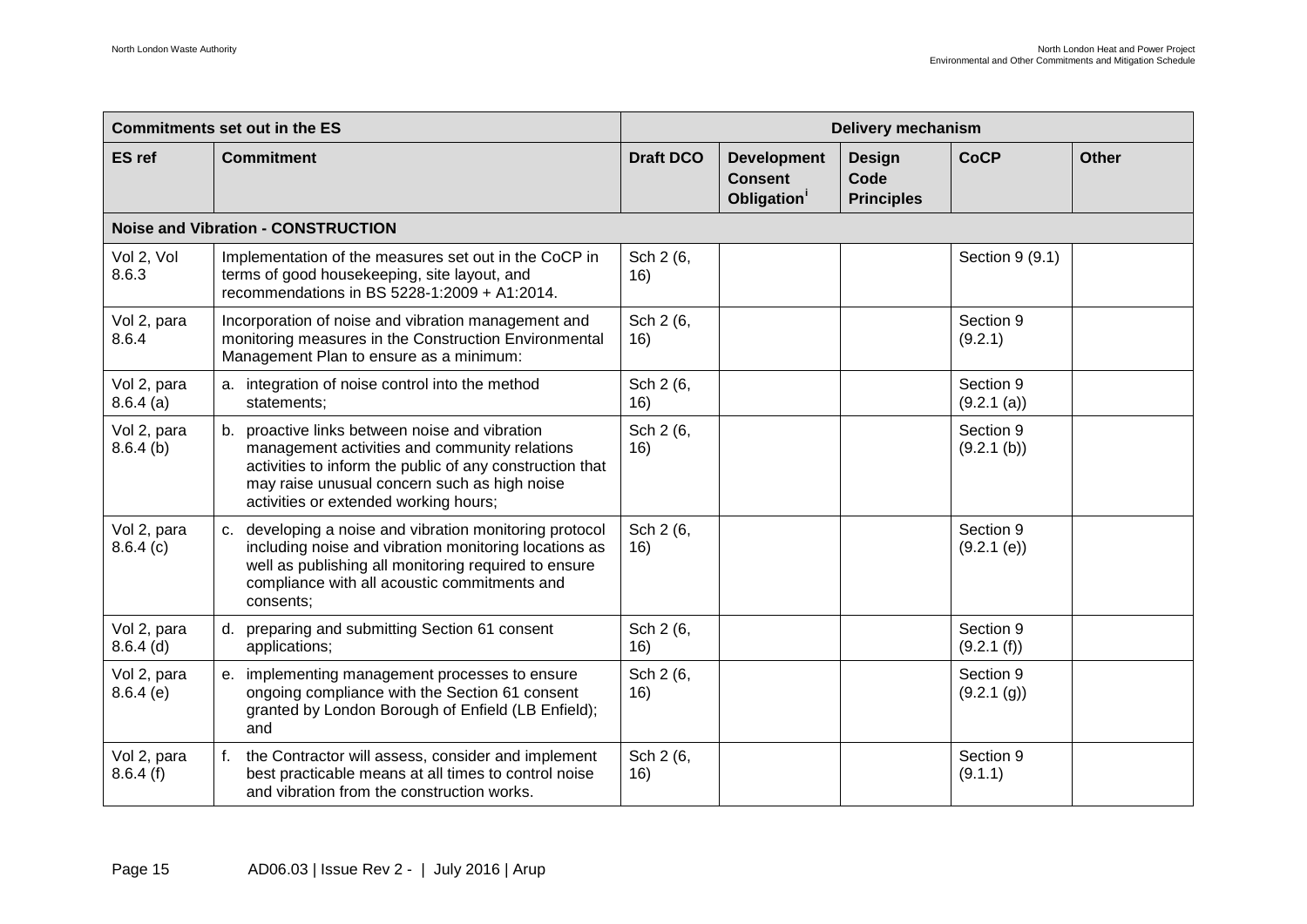|                       | <b>Commitments set out in the ES</b>                                                                                                                                                                                                                                                                                                                                                                                                                                                                                                                       |                                    | <b>Delivery mechanism</b>                                       |                                            |                                                                 |                                                                |  |  |
|-----------------------|------------------------------------------------------------------------------------------------------------------------------------------------------------------------------------------------------------------------------------------------------------------------------------------------------------------------------------------------------------------------------------------------------------------------------------------------------------------------------------------------------------------------------------------------------------|------------------------------------|-----------------------------------------------------------------|--------------------------------------------|-----------------------------------------------------------------|----------------------------------------------------------------|--|--|
| <b>ES</b> ref         | <b>Commitment</b>                                                                                                                                                                                                                                                                                                                                                                                                                                                                                                                                          | <b>Draft DCO</b>                   | <b>Development</b><br><b>Consent</b><br>Obligation <sup>1</sup> | <b>Design</b><br>Code<br><b>Principles</b> | <b>CoCP</b>                                                     | <b>Other</b>                                                   |  |  |
|                       | <b>Noise and Vibration - OPERATION</b>                                                                                                                                                                                                                                                                                                                                                                                                                                                                                                                     |                                    |                                                                 |                                            |                                                                 |                                                                |  |  |
| Vol 2, para<br>8.6.8  | Establish acoustic design and control requirements to<br>design, construct, operate and maintain the proposed<br>plant so as to: a) avoid any significant effects; and b) to<br>minimise any adverse effects as far as reasonably<br>practical.                                                                                                                                                                                                                                                                                                            | Sch 2 (6,<br>17)                   |                                                                 |                                            |                                                                 | Environmental<br>Permit-<br>agreed target<br>noise criteria    |  |  |
| Vol 2, para<br>8.8.1  | The measures proposed to control operational industrial<br>noise would meet the aims of national noise policy.<br>Typical measures that could be implemented include,<br>but are not limited to, selection of quiet plant, provision<br>of sound attenuators and location of noisy plant at<br>greatest distance from noise sensitive receptors.                                                                                                                                                                                                           | Sch 2 (6,<br>17)                   |                                                                 |                                            |                                                                 | Environmental<br>$Permit -$<br>agreed target<br>noise criteria |  |  |
|                       | Socio-economics - CONSTRUCTION                                                                                                                                                                                                                                                                                                                                                                                                                                                                                                                             |                                    |                                                                 |                                            |                                                                 |                                                                |  |  |
| Vol 2, paras<br>9.6.3 | The Edmonton Sea Cadets would be relocated to EfW<br>facility meeting rooms for a temporary period of<br>approximately two years. Their equipment would be<br>stored in a container located at the front of the EfW<br>facility and boats would be relocated to an alternative<br>Edmonton Sea Cadets facility on-site. During this two<br>year period Edmonton Sea Cadets access to the water<br>would be restricted. The Edmonton Sea Cadets would<br>continue to follow safe and secure access routes shared<br>with site staff, in line with the CoCP. | Sch 2 (6,<br>16)                   |                                                                 |                                            | Section (2.7.1-<br>$2.7.2$ ), 4<br>$(4.5.1)$ and 11<br>(11.7.7) |                                                                |  |  |
| Vol 2, para<br>9.6.4  | On completion, EcoPark House would be part occupied<br>by the Edmonton Sea Cadets, and there would be a<br>launch into the River Lee Navigation. EcoPark House<br>would also be available for other community activities,<br>visitor and Project information and London Waste<br>Limited (LWL) office requirements.                                                                                                                                                                                                                                        | Sch 2 (6,<br>16)<br>Works No.<br>3 |                                                                 | DCP26                                      |                                                                 |                                                                |  |  |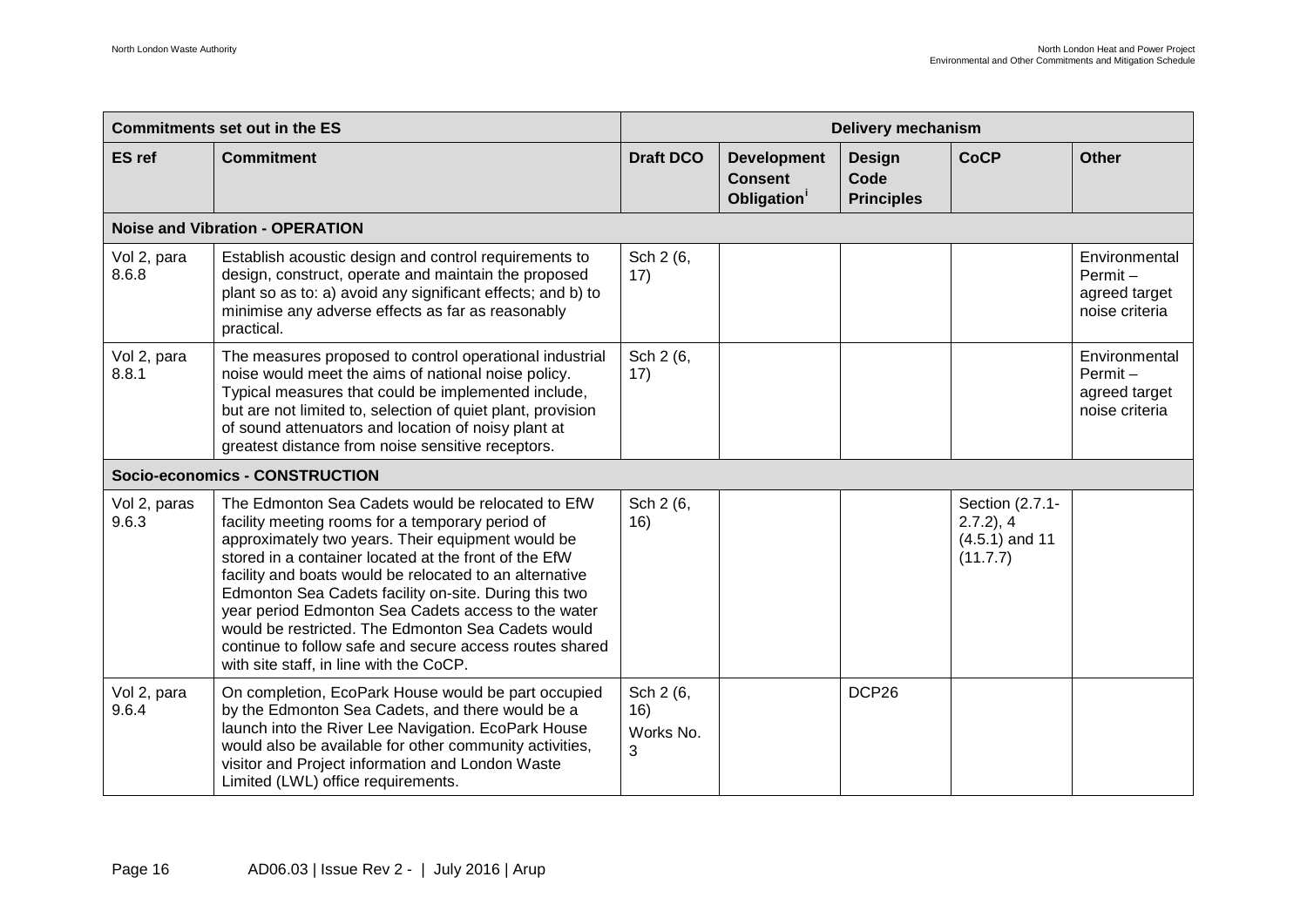| <b>Commitments set out in the ES</b>        |                                                                                                                                                                                    | <b>Delivery mechanism</b> |                                                                 |                                            |                        |              |  |  |
|---------------------------------------------|------------------------------------------------------------------------------------------------------------------------------------------------------------------------------------|---------------------------|-----------------------------------------------------------------|--------------------------------------------|------------------------|--------------|--|--|
| <b>ES</b> ref                               | <b>Commitment</b>                                                                                                                                                                  | <b>Draft DCO</b>          | <b>Development</b><br><b>Consent</b><br>Obligation <sup>1</sup> | <b>Design</b><br>Code<br><b>Principles</b> | <b>CoCP</b>            | <b>Other</b> |  |  |
|                                             | Socio-economics - OPERATION                                                                                                                                                        |                           |                                                                 |                                            |                        |              |  |  |
| Vol 2, para<br>9.8.4                        | Employment policies relating to opportunities for skills<br>and training opportunities would be in line with LB<br>Enfield policies.                                               | Sch 2 (6)                 | Sch 3 (2)                                                       |                                            |                        |              |  |  |
| Vol 2,<br>Appendix 9.1<br>Table 1, no.<br>5 | A Section 106 Draft Agreement is included as part of the<br>Application which covers employment and skills,<br>provision of heat, travel plans and a servicing<br>management plan. | Sch 2 (6)                 | Sch 3 (2)                                                       |                                            |                        |              |  |  |
|                                             | <b>Transport - CONSTRUCTION</b>                                                                                                                                                    |                           |                                                                 |                                            |                        |              |  |  |
| Vol 2, para<br>10.2.3                       | Preparation of a Delivery and Servicing Plan, based on<br>the framework submitted with the Application.                                                                            | Sch 2 (6,<br>16)          | Sch 3 (5)                                                       |                                            |                        |              |  |  |
| Vol 2, paras<br>10.2.3,<br>10.6.3(e)        | Implementation of the Construction Travel Plan<br>incorporating measures to manage worker access,<br>including shuttle buses from local rail stations to the<br>Application Site.  | Sch 2 (6,<br>16)          | Sch 3 (4)                                                       |                                            | Section 11<br>(11.5.2) |              |  |  |
| Vol 2, paras<br>10.2.3,<br>10.6.3(a)        | Preparation of a Construction Logistics Plan (CLP) prior<br>to commencement of construction.                                                                                       | Sch 2 (6,<br>16)          |                                                                 |                                            | Section 11<br>(11.1.2) |              |  |  |
| Vol 2, para<br>10.6.3                       | Implementation of the additional control measures set<br>out in section 11 of the CoCP (Vol 1 Appendix 3.1)<br>including:                                                          | Sch 2 (6,<br>16)          |                                                                 |                                            | Section 11             |              |  |  |
| Vol 2, para<br>10.6.3(b)                    | measures to minimise the effect of any works within the<br>highway or on a Public Right of Way;                                                                                    | Sch 2 (6,<br>16)          |                                                                 |                                            | Section 11<br>(11.2)   |              |  |  |
| Vol 2, para<br>10.6.3(c)                    | measures to reduce construction traffic effects;                                                                                                                                   | Sch 2 (6,<br>16)          |                                                                 |                                            | Section 11<br>(11.3)   |              |  |  |
| Vol 2, para<br>$10.6.3$ (d)                 | measures to manage and control lorries and their<br>movements:                                                                                                                     | Sch 2 (6,<br>16)          |                                                                 |                                            | Section 11<br>(11.4)   |              |  |  |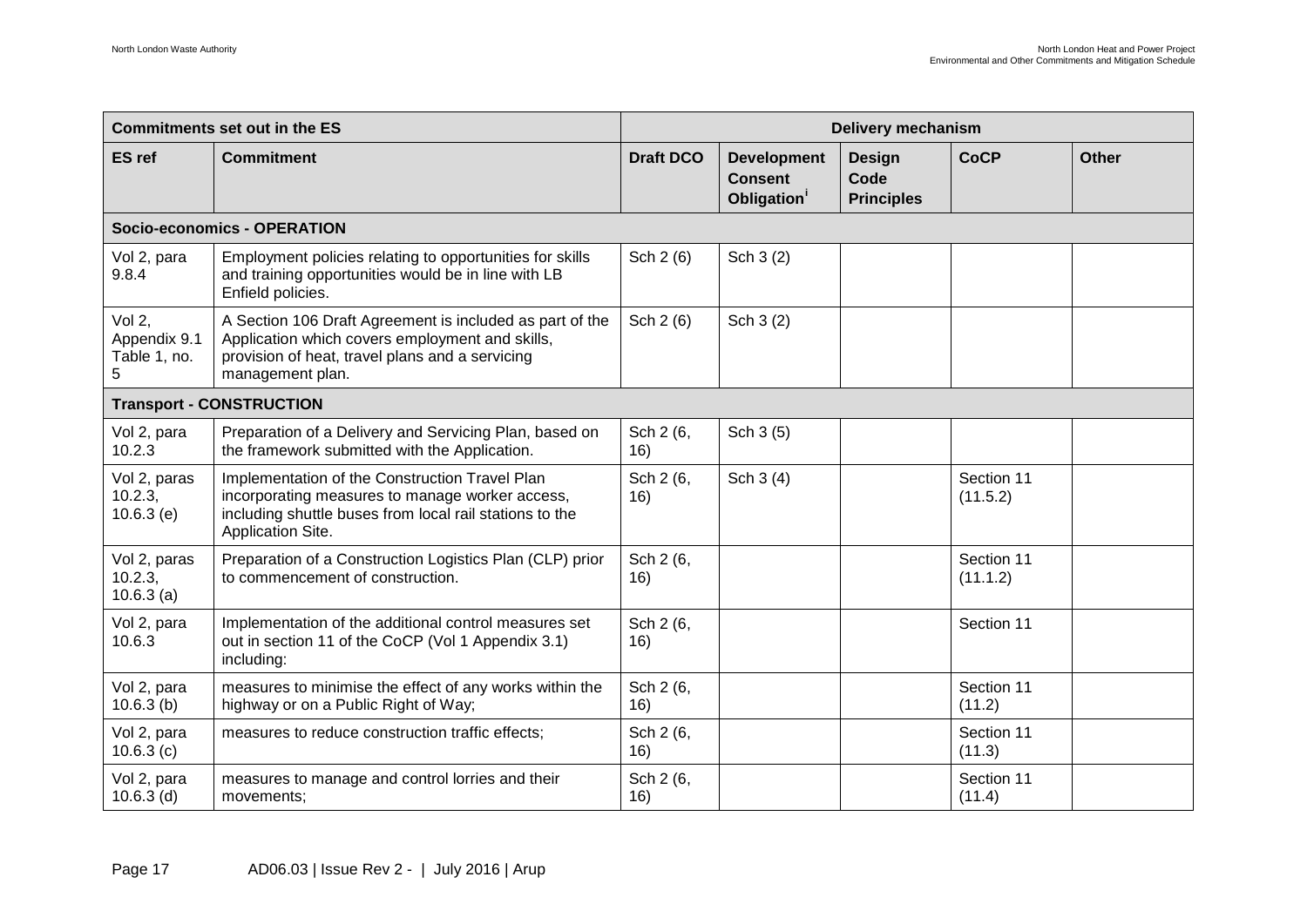| <b>Commitments set out in the ES</b>                        |                                                                                                                                                                                                                                                                                                                                                                                                                            | <b>Delivery mechanism</b> |                                                                 |                                            |                                       |              |
|-------------------------------------------------------------|----------------------------------------------------------------------------------------------------------------------------------------------------------------------------------------------------------------------------------------------------------------------------------------------------------------------------------------------------------------------------------------------------------------------------|---------------------------|-----------------------------------------------------------------|--------------------------------------------|---------------------------------------|--------------|
| <b>ES</b> ref                                               | <b>Commitment</b>                                                                                                                                                                                                                                                                                                                                                                                                          | <b>Draft DCO</b>          | <b>Development</b><br><b>Consent</b><br>Obligation <sup>1</sup> | <b>Design</b><br>Code<br><b>Principles</b> | <b>CoCP</b>                           | <b>Other</b> |
| Vol 2, para<br>10.6.3(f)                                    | measures to avoid/limit and mitigate the deposition of<br>mud and other debris on the highway;                                                                                                                                                                                                                                                                                                                             | Sch 2 (6,<br>16)          |                                                                 |                                            | Section 11<br>(11.6)                  |              |
| Vol 2, para<br>10.6.3(g)                                    | traffic safety measures including risk reduction<br>measures, Heavy Good Vehicle safety measures and<br>the provision of traffic signs and road markings where<br>necessary; and                                                                                                                                                                                                                                           | Sch 2 (6,<br>16)          |                                                                 |                                            | Section 11<br>(11.7)                  |              |
| Vol 2, para<br>10.6.3(h)                                    | monitoring of traffic management schemes to maintain<br>their effectiveness. The HGV monitoring strategy would<br>be agreed with LB Enfield.                                                                                                                                                                                                                                                                               | Sch 2 (6,<br>16)          |                                                                 |                                            | Section 11<br>(11.8)                  |              |
| Vol 2, paras<br>10.7.11,<br>10.7.37,<br>10.7.53,<br>10.7.69 | An appropriate level of car parking would be provided<br>and through the Construction Travel Plan, Traffic<br>Management Plan and CoCP, the provision of parking<br>would be managed to ensure that no overspill parking is<br>anticipated to take place.                                                                                                                                                                  | Sch 2 (6,<br>16)          | Sch 3 (4)                                                       |                                            | Section 11<br>$(11.1.2$ and<br>11.5.2 |              |
| Vol 2, para<br>10.7.18                                      | Provision of a safe cycle crossing point where National<br>Cycle Network Route 1 crosses Lee Park Way. Facilities<br>for pedestrians and equestrians would also be provided<br>at this point. A safe route would also be provided for<br>cyclists, pedestrians and equestrians during Stage 1a<br>whilst the new access was being constructed.                                                                             | Sch 2 (6,<br>16)          |                                                                 |                                            | Section 11<br>(11.7.7(j))             |              |
| Vol 2, para<br>10.7.22                                      | Appropriate measures would be taken to ensure that the<br>use of Lee Park Way by vehicles does not have an<br>adverse effect on the safety of pedestrians, cyclists and<br>equestrians using this route. As well as the safety<br>measures set out in the CoCP, safe crossing points for<br>pedestrians, cyclists and equestrians on Lee Park Way<br>and on the access to the Temporary Laydown Area<br>would be provided. | Sch 2 (6,<br>16)          |                                                                 |                                            | Section 11<br>(11.7.7(j))             |              |
| Vol 2, para                                                 | Crossing facilities for pedestrians, cyclists and                                                                                                                                                                                                                                                                                                                                                                          | Sch 2 (6,                 |                                                                 |                                            | Section 11                            |              |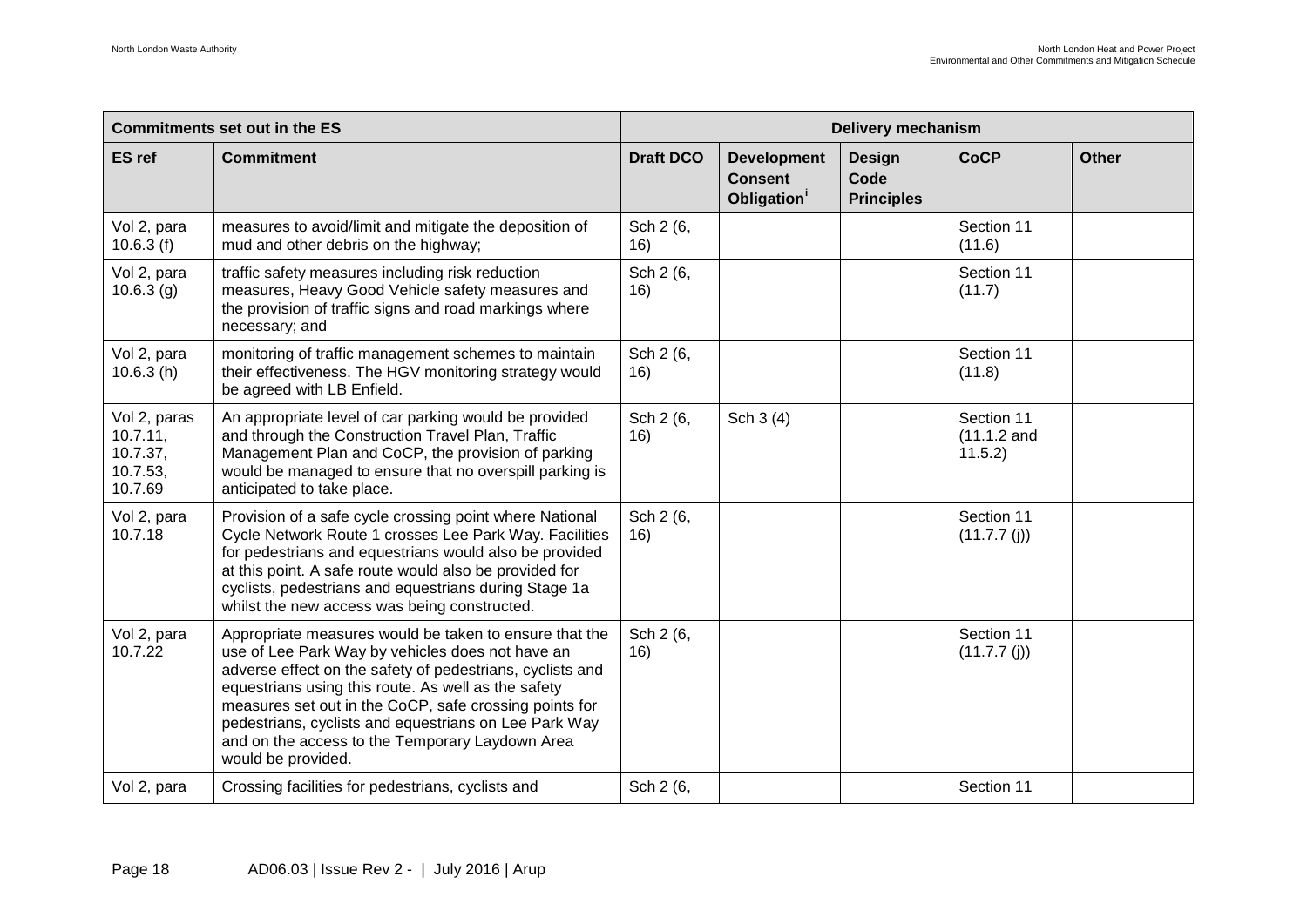| <b>Commitments set out in the ES</b> |                                                                                                                                                                 | <b>Delivery mechanism</b> |                                                                 |                                            |                                        |              |  |
|--------------------------------------|-----------------------------------------------------------------------------------------------------------------------------------------------------------------|---------------------------|-----------------------------------------------------------------|--------------------------------------------|----------------------------------------|--------------|--|
| <b>ES</b> ref                        | <b>Commitment</b>                                                                                                                                               | <b>Draft DCO</b>          | <b>Development</b><br><b>Consent</b><br>Obligation <sup>1</sup> | <b>Design</b><br>Code<br><b>Principles</b> | <b>CoCP</b>                            | <b>Other</b> |  |
| 10.7.25                              | equestrians would also be provided where the cycle<br>route on Lower Hall Lane crosses the access to the<br>Temporary Laydown Area.                             | 16)                       |                                                                 |                                            | (11.7.7(j))                            |              |  |
| <b>Transport - OPERATION</b>         |                                                                                                                                                                 |                           |                                                                 |                                            |                                        |              |  |
| Vol 2, para<br>10.6.5                | Implementation of the Operational Travel Plan<br>containing measures such as the provision of cycle<br>parking, travel information and encouraging car sharing. | Sch 2 (6)                 | Sch 3 (4)                                                       |                                            |                                        |              |  |
| Vol 2, para<br>10.6.6                | Preparation and future review of a Delivery and<br>Servicing Plan based on the framework included in<br>Section 8 of the Transport Assessment.                  | Sch 2 (6)                 | Sch 3 (5)                                                       |                                            |                                        |              |  |
|                                      | <b>Water Resources &amp; Flood Risk - CONSTRUCTION</b>                                                                                                          |                           |                                                                 |                                            |                                        |              |  |
| Vol 2, para<br>11.6.6                | Implementation of CoCP measures relating to:                                                                                                                    |                           |                                                                 |                                            |                                        |              |  |
| Vol 2, para<br>11.6.6(a)             | storage, bunding and use of potentially polluting<br>materials:                                                                                                 | Sch 2 (6,<br>16)          |                                                                 |                                            | Section 12<br>$(12.2.2(a)$ and<br>(b)) |              |  |
| Vol 2, para<br>11.6.6(b)             | required permits, consents and approvals from the<br>Environment Agency and other relevant authorities;                                                         | Sch 2 (6,<br>16)          |                                                                 |                                            | Section 12<br>(12.2.2(a))              |              |  |
| Vol 2, para<br>11.6.6(c)             | construction site drainage systems;                                                                                                                             | Sch 2 (6,<br>16)          |                                                                 |                                            | Section 12<br>(12.2.2(f))              |              |  |
| Vol 2, para<br>$11.6.6$ (d)          | measures to comply with relevant guidance;                                                                                                                      | Sch 2 (6,<br>16)          |                                                                 |                                            | Section 12<br>(12.1.1)                 |              |  |
| Vol 2, para<br>11.6.6(e)             | flood risk management;                                                                                                                                          | Sch 2 (6,<br>16)          |                                                                 |                                            | Section 12<br>(12.5)                   |              |  |
| Vol 2, para<br>11.6.6 $(f)$          | disposal of foul water and sewage effluents; and                                                                                                                | Sch 2 (6,<br>16)          |                                                                 |                                            | Section 12<br>(12.4)                   |              |  |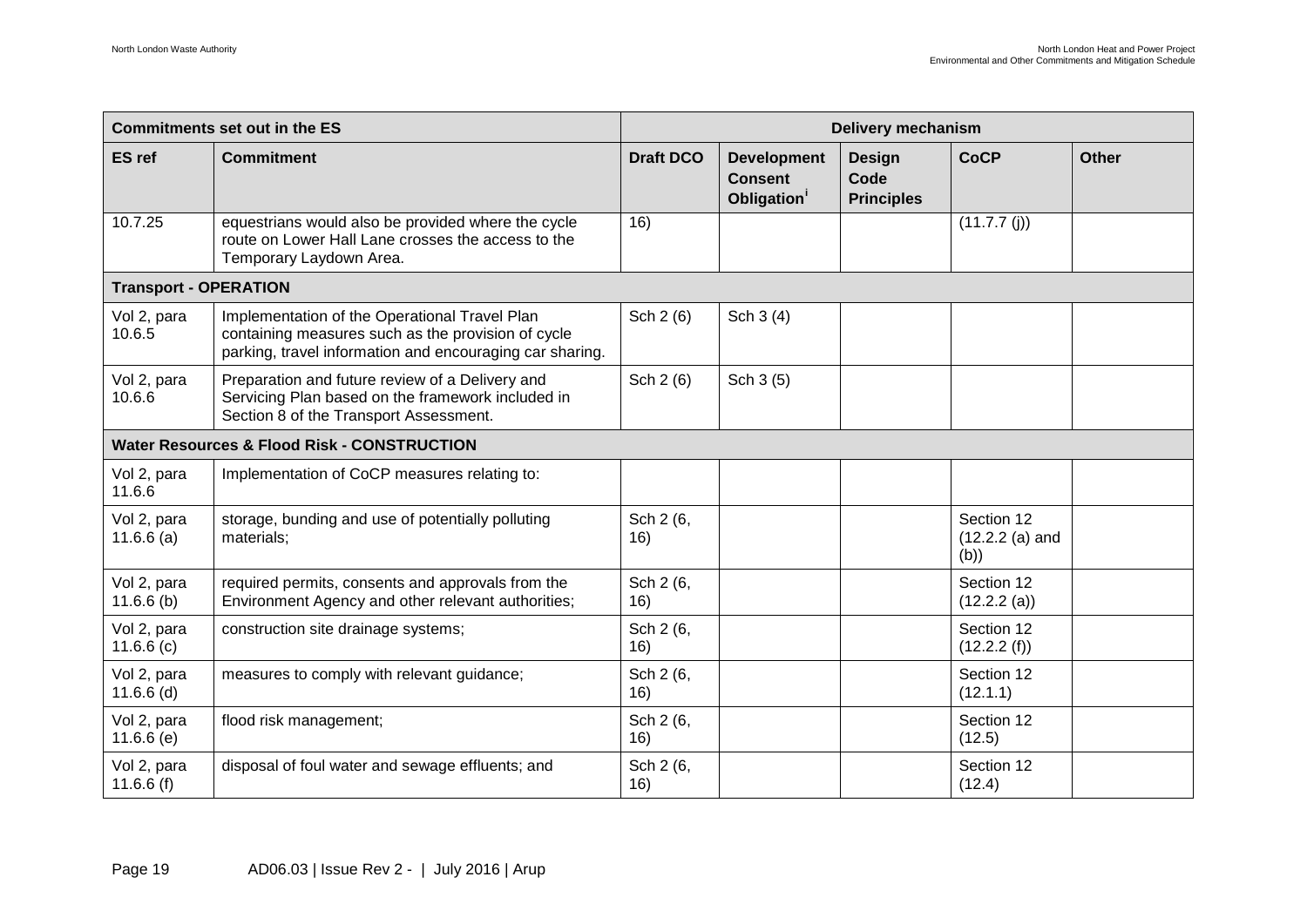| <b>Commitments set out in the ES</b> |                                                                                                                                                                                                                                                                                                                                                 | <b>Delivery mechanism</b> |                                                                 |                                            |                                       |                                                                                                   |  |
|--------------------------------------|-------------------------------------------------------------------------------------------------------------------------------------------------------------------------------------------------------------------------------------------------------------------------------------------------------------------------------------------------|---------------------------|-----------------------------------------------------------------|--------------------------------------------|---------------------------------------|---------------------------------------------------------------------------------------------------|--|
| <b>ES</b> ref                        | <b>Commitment</b>                                                                                                                                                                                                                                                                                                                               | <b>Draft DCO</b>          | <b>Development</b><br><b>Consent</b><br>Obligation <sup>1</sup> | <b>Design</b><br>Code<br><b>Principles</b> | <b>CoCP</b>                           | <b>Other</b>                                                                                      |  |
| Vol 2, para<br>11.6.6(g)             | protection of aquifers.                                                                                                                                                                                                                                                                                                                         | Sch 2 (6,<br>16)          |                                                                 |                                            | Section 12<br>(12.3)                  |                                                                                                   |  |
| Vol 2, para<br>11.6.7,<br>11.6.22    | Implementation of the Incident Control Plan (as required<br>by the CoCP) includes measures to manage any<br>pollution incidents (pollution incident response planning).                                                                                                                                                                         | Sch 2 (6,<br>16)          |                                                                 |                                            | Section 4 (4.7)<br>and 12<br>(12.1.2) | In consultation<br>with the<br>Environment<br>Agency                                              |  |
| Vol 2, para<br>$11.6.8$ (a)          | Provision of emergency planning including procedures<br>for receiving flood warnings from the Environment<br>Agency;                                                                                                                                                                                                                            | Sch 2 (6,<br>16)          |                                                                 |                                            | Section 12<br>(12.5.3)                |                                                                                                   |  |
| Vol 2, para<br>$11.6.8$ (b)          | Provision of temporary attenuation storage at the<br>Temporary Laydown Area south of William Girling<br>Reservoir; and                                                                                                                                                                                                                          | Sch 2 (6,<br>13, 16)      |                                                                 |                                            |                                       |                                                                                                   |  |
| Vol 2, para<br>11.6.8(c)             | Requirement to obtain flood defence consent from the<br><b>Environment Agency.</b>                                                                                                                                                                                                                                                              | Sch 2 (6)                 |                                                                 |                                            |                                       | Via application<br>to the<br>Environment<br>Agency                                                |  |
| Vol 2, para<br>11.6.9                | Implementation of measures relating to environmental<br>monitoring of both surface and groundwater during<br>construction.                                                                                                                                                                                                                      | Sch 2 (6,<br>16)          |                                                                 |                                            | Section 12<br>(12.6.2)                |                                                                                                   |  |
|                                      | <b>Water Resources &amp; Flood Risk - OPERATION</b>                                                                                                                                                                                                                                                                                             |                           |                                                                 |                                            |                                       |                                                                                                   |  |
| Vol 2, para<br>11.6.21               | Preparation of an operational management plan in<br>consultation with the Environment Agency prior to<br>commencement of construction and would contain the<br>following measures:<br>a. suitable consents and approvals from the relevant<br>authorities would be gained for waters discharged to<br>Deephams Sewage Treatment Works (STW) via | Sch 2 (6,<br>13)          |                                                                 |                                            |                                       | Consent for<br>waters to be<br>discharged to<br>Deephams<br>STW via<br>Chingford<br>Sewer secured |  |
|                                      | Chingford Sewer;                                                                                                                                                                                                                                                                                                                                |                           |                                                                 |                                            |                                       | from Thames                                                                                       |  |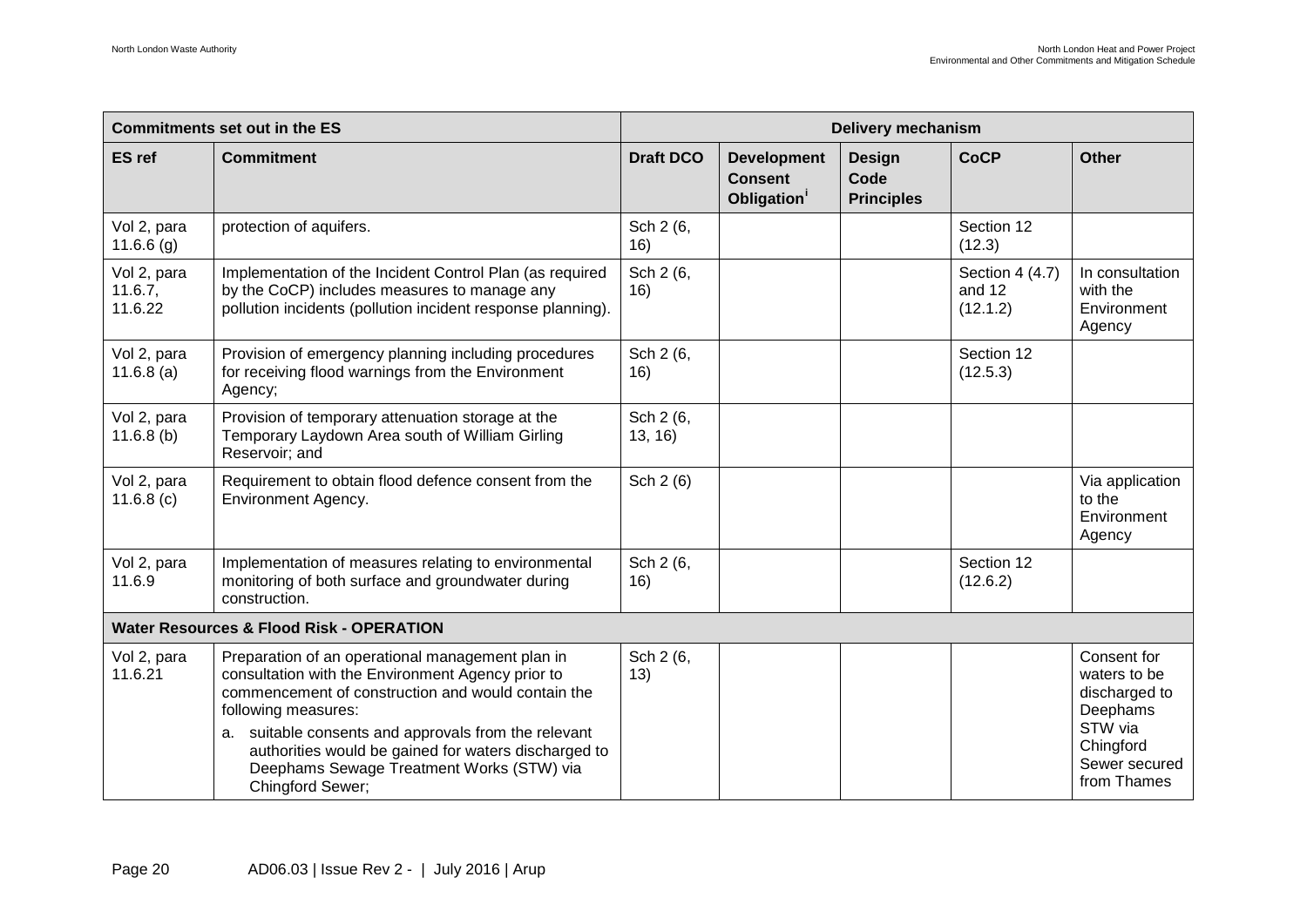| <b>Commitments set out in the ES</b>            |                                                                                                                                                                                                                                                                                                                                            | <b>Delivery mechanism</b> |                                                                 |                                            |             |                                                      |
|-------------------------------------------------|--------------------------------------------------------------------------------------------------------------------------------------------------------------------------------------------------------------------------------------------------------------------------------------------------------------------------------------------|---------------------------|-----------------------------------------------------------------|--------------------------------------------|-------------|------------------------------------------------------|
| <b>ES</b> ref                                   | <b>Commitment</b>                                                                                                                                                                                                                                                                                                                          | <b>Draft DCO</b>          | <b>Development</b><br><b>Consent</b><br>Obligation <sup>1</sup> | <b>Design</b><br>Code<br><b>Principles</b> | <b>CoCP</b> | <b>Other</b>                                         |
|                                                 | b. surface water site drainage would pass through oil<br>interceptors and attenuation tanks before being<br>discharged to Enfield Ditch at the greenfield run-off<br>rate as specified within the Flood Risk Assessment<br>(see Vol 2 Appendix 11.2);                                                                                      |                           |                                                                 |                                            |             | Water.<br>In consultation<br>with the<br>Environment |
|                                                 | c. Application Site attenuation tanks would be designed<br>to be able to accommodate volumes from storm<br>events and/or volumes that could be released during<br>a spillage or incident;                                                                                                                                                  |                           |                                                                 |                                            |             | Agency                                               |
|                                                 | d. any identified requirements for water quality<br>monitoring of discharges to surface or groundwater<br>would be undertaken as appropriate to identify<br>pollution risks and pollution incidents including<br>spillages and leakages;                                                                                                   |                           |                                                                 |                                            |             |                                                      |
|                                                 | e. rainwater harvesting would be implemented to<br>provide water for fire and dust suppression systems,<br>non-potable water uses, and washing operations to<br>reduce pressure on potable water supply; and                                                                                                                               |                           |                                                                 |                                            |             |                                                      |
|                                                 | water demand at the Application Site would be<br>managed by incorporating, as a minimum, water<br>efficient appliances (such as taps, toilets, urinals,<br>etc.) to limit water consumption to between 4.5 and<br>5.5m <sup>3</sup> /person/year and a water meter with a pulsed<br>output for each building unit at the Application Site. |                           |                                                                 |                                            |             |                                                      |
| Vol 2, para<br>$11.6.24$ (b),<br>App 7.2        | Implementation of environmental monitoring of both<br>surface and groundwater would be undertaken during<br>operation.                                                                                                                                                                                                                     | Sch 2 (6)                 |                                                                 |                                            |             | Environmental<br>Permit                              |
| Vol 2, para<br>11.6.23(a)<br>and 11.6.24<br>(a) | A new surface water drainage scheme would be<br>implemented at the Application Site to manage surface<br>run-off from the design rain event. An estimated $6,284m3$<br>of storage volume would be required for the completed                                                                                                               | Sch 2 (6,<br>13)          |                                                                 |                                            |             | Environmental<br>Permit                              |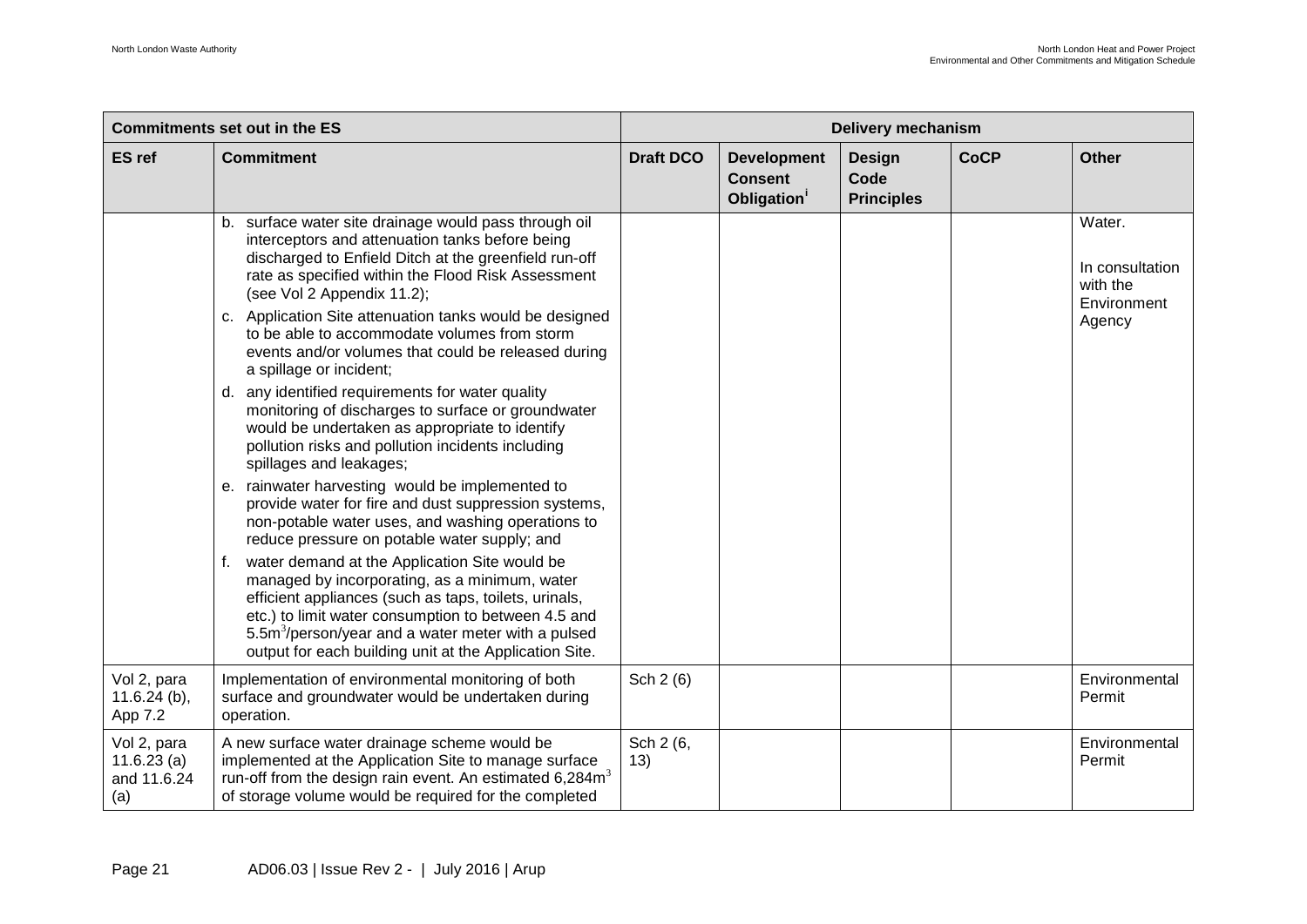| <b>Commitments set out in the ES</b> |                                                                                                                                                                                                                                                                                                                                                                                                                                                           | <b>Delivery mechanism</b> |                                                                 |                                                  |             |                                                      |  |
|--------------------------------------|-----------------------------------------------------------------------------------------------------------------------------------------------------------------------------------------------------------------------------------------------------------------------------------------------------------------------------------------------------------------------------------------------------------------------------------------------------------|---------------------------|-----------------------------------------------------------------|--------------------------------------------------|-------------|------------------------------------------------------|--|
| <b>ES</b> ref                        | <b>Commitment</b>                                                                                                                                                                                                                                                                                                                                                                                                                                         | <b>Draft DCO</b>          | <b>Development</b><br><b>Consent</b><br>Obligation <sup>1</sup> | <b>Design</b><br>Code<br><b>Principles</b>       | <b>CoCP</b> | <b>Other</b>                                         |  |
|                                      | development. Flow attenuation would be implemented in<br>a way that ensures attenuation storage is provided for<br>each stage of development as it proceeds. Additional<br>storage would be provided to accommodate run-off in<br>the case of a spill at the Application Site.                                                                                                                                                                            |                           |                                                                 |                                                  |             |                                                      |  |
|                                      | The surface water drainage system will ensure water is<br>adequately treated for quality before water is<br>discharged.                                                                                                                                                                                                                                                                                                                                   |                           |                                                                 |                                                  |             |                                                      |  |
| Vol 2, para<br>11.6.23(b)            | Finished floor levels for EcoPark House would be set at<br>10.97m AOD allowing 0.3m freeboard in the event of a<br>flood.                                                                                                                                                                                                                                                                                                                                 | Sch 2 (6)                 |                                                                 | DCP25(e)                                         |             |                                                      |  |
| Vol 2, para<br>11.6.23(c)            | An Emergency Flood Plan would be drawn up and be<br>operational from the construction phase which includes<br>procedures for receiving flood warnings from the<br>Environment Agency and evacuating the Application Site<br>in the event of flood defence failure.                                                                                                                                                                                        | Sch 2 (6)                 |                                                                 |                                                  |             | Environmental<br>Permit                              |  |
| Vol 2, para<br>$11.6.23$ (d)         | $11m3$ of flood storage compensation would be provided<br>for loss of floodplain volume associated with EcoPark<br>House. The compensation storage would be provided in<br>the landscaped area of the Application Site on the west<br>bank of Enfield Ditch immediately upstream of the wharf.<br>A further 107m <sup>3</sup> of compensation would be provided on<br>the northern bank of Enfield Ditch at the southern part of<br>the Application Site. | Sch 2 (6,<br>13)          |                                                                 | 2.6 General<br>guidelines,<br>landscape          |             |                                                      |  |
| Vol 2, para<br>11.6.23(g)            | Further attenuation (and water quality treatment and<br>biodiversity value) would be provided on green and<br>brown roofs proposed for parts of the Project where they<br>are technically feasible, as well as permeable paving<br>which would need to be agreed with the Environment<br>Agency.                                                                                                                                                          | Sch 2 (6)                 |                                                                 | DCP9,<br><b>DCP27.</b><br><b>DCP38.</b><br>DCP45 |             | In consultation<br>with the<br>Environment<br>Agency |  |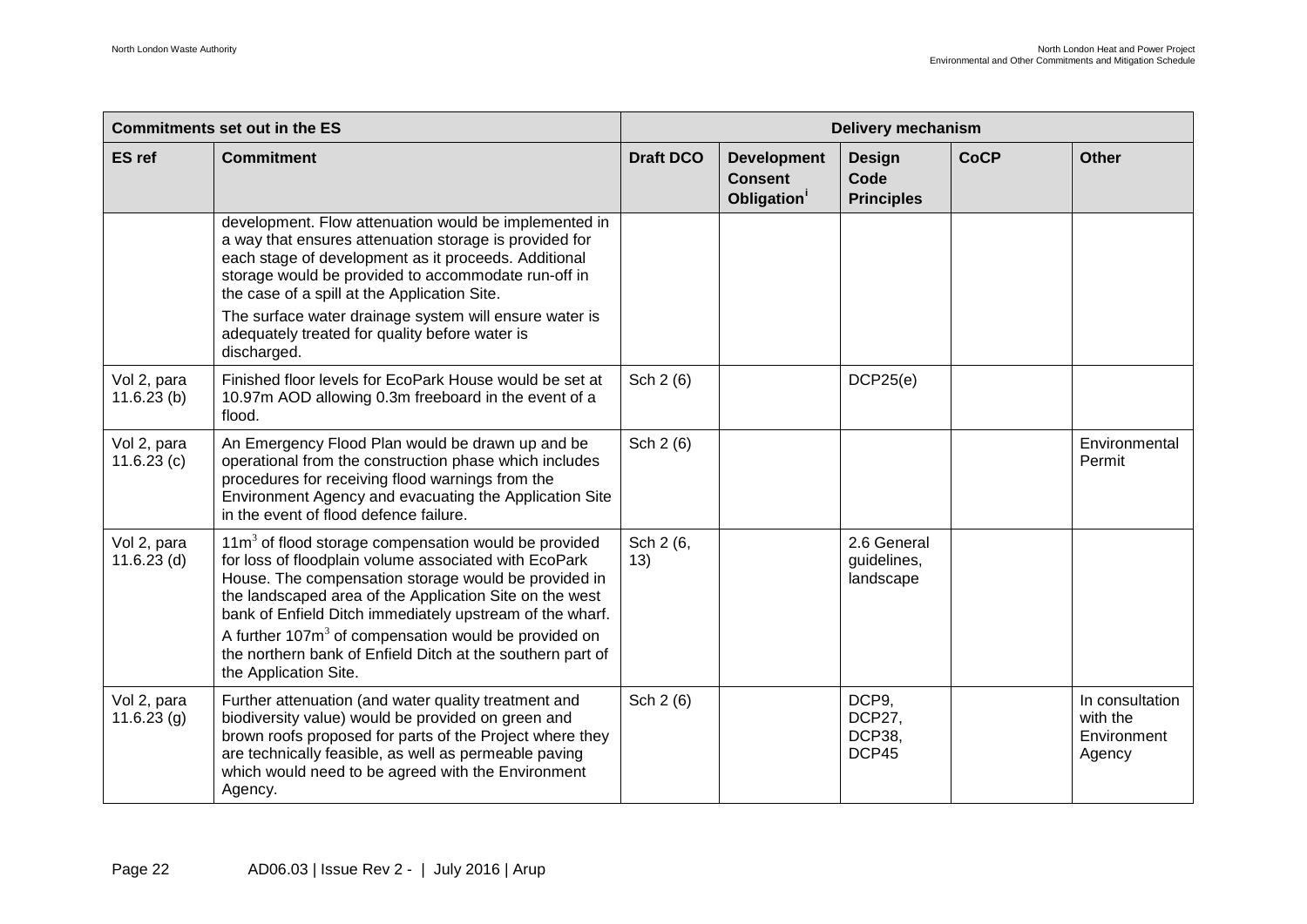| <b>Commitments set out in the ES</b> |                                                                                                                                                                                                                                | <b>Delivery mechanism</b> |                                                                 |                                            |                                       |              |  |
|--------------------------------------|--------------------------------------------------------------------------------------------------------------------------------------------------------------------------------------------------------------------------------|---------------------------|-----------------------------------------------------------------|--------------------------------------------|---------------------------------------|--------------|--|
| <b>ES</b> ref                        | <b>Commitment</b>                                                                                                                                                                                                              | <b>Draft DCO</b>          | <b>Development</b><br><b>Consent</b><br>Obligation <sup>1</sup> | <b>Design</b><br>Code<br><b>Principles</b> | <b>CoCP</b>                           | <b>Other</b> |  |
| <b>Visual - CONSTRUCTION</b>         |                                                                                                                                                                                                                                |                           |                                                                 |                                            |                                       |              |  |
| Vol 3, para<br>1.6.3                 | Implementation of measures contained in the CoCP (Vol<br>1 Appendix 3.1) relevant to the visual assessment<br>including:                                                                                                       | Sch 2 (6,<br>16)          |                                                                 |                                            |                                       |              |  |
| Vol 3, para<br>1.6.3(a)              | a. protection of trees in line with BS 5837: Trees in<br>relation to design, demolition and construction. Any<br>works to trees or feeling would be carried out in<br>accordance with BS 3998: Tree work -<br>Recommendations; | Sch 2 (6,<br>16)          |                                                                 |                                            | Section 10<br>$(10.2.1$ and<br>10.2.3 |              |  |
| Vol 3, para<br>1.6.3(b)              | b. maintenance of adequate fencing and hoardings to<br>an acceptable condition and to provide screening<br>where required;                                                                                                     | Sch 2 (6,<br>16)          |                                                                 |                                            | Section 4 (4.3)                       |              |  |
| Vol 3, para<br>1.6.3(c)              | c. well-ordered site and Temporary Laydown Area,<br>including location of stockpiles away from sensitive<br>receptors where practicable;                                                                                       | Sch 2 (6,<br>16)          |                                                                 |                                            | Section 5<br>(5.3.1(f))               |              |  |
| Vol 3, para<br>$1.6.3$ (d)           | d. siting plant away from site boundaries and potential<br>sensitive receptors, where practicable;                                                                                                                             | Sch 2 (6,<br>16)          |                                                                 |                                            | Section 5<br>(5.2.1 (b))              |              |  |
| Vol 3, para<br>1.6.3(e)              | e. screening/wrapping of buildings or structures to be<br>demolished; and                                                                                                                                                      | Sch 2 (6,<br>16)          |                                                                 |                                            | Section 5<br>(5.5.1 (a))              |              |  |
| Vol 3, para<br>1.6.3(f)              | f. keeping lighting of the construction site to the<br>minimum necessary to enable safety and security.                                                                                                                        | Sch 2 (6,<br>16)          |                                                                 |                                            | Section 4<br>(4.5.1)                  |              |  |
| <b>Visual - OPERATION</b>            |                                                                                                                                                                                                                                |                           |                                                                 |                                            |                                       |              |  |
| Vol 3, para<br>1.6.7(a)              | Stepping down the ERF building towards the Lee Valley<br>Regional Park to minimise the scale of the new facility<br>visible in views from the east.                                                                            | Sch 2 (5, 6)              |                                                                 | DCP1                                       |                                       |              |  |
| Vol 3, para<br>1.6.7(b)              | Providing an earth bank along the eastern side of the<br>ERF to visually reduce the height of the proposed                                                                                                                     | Sch 2 (6,<br>10)          |                                                                 | DCP1, 2.6<br>Landscape                     |                                       |              |  |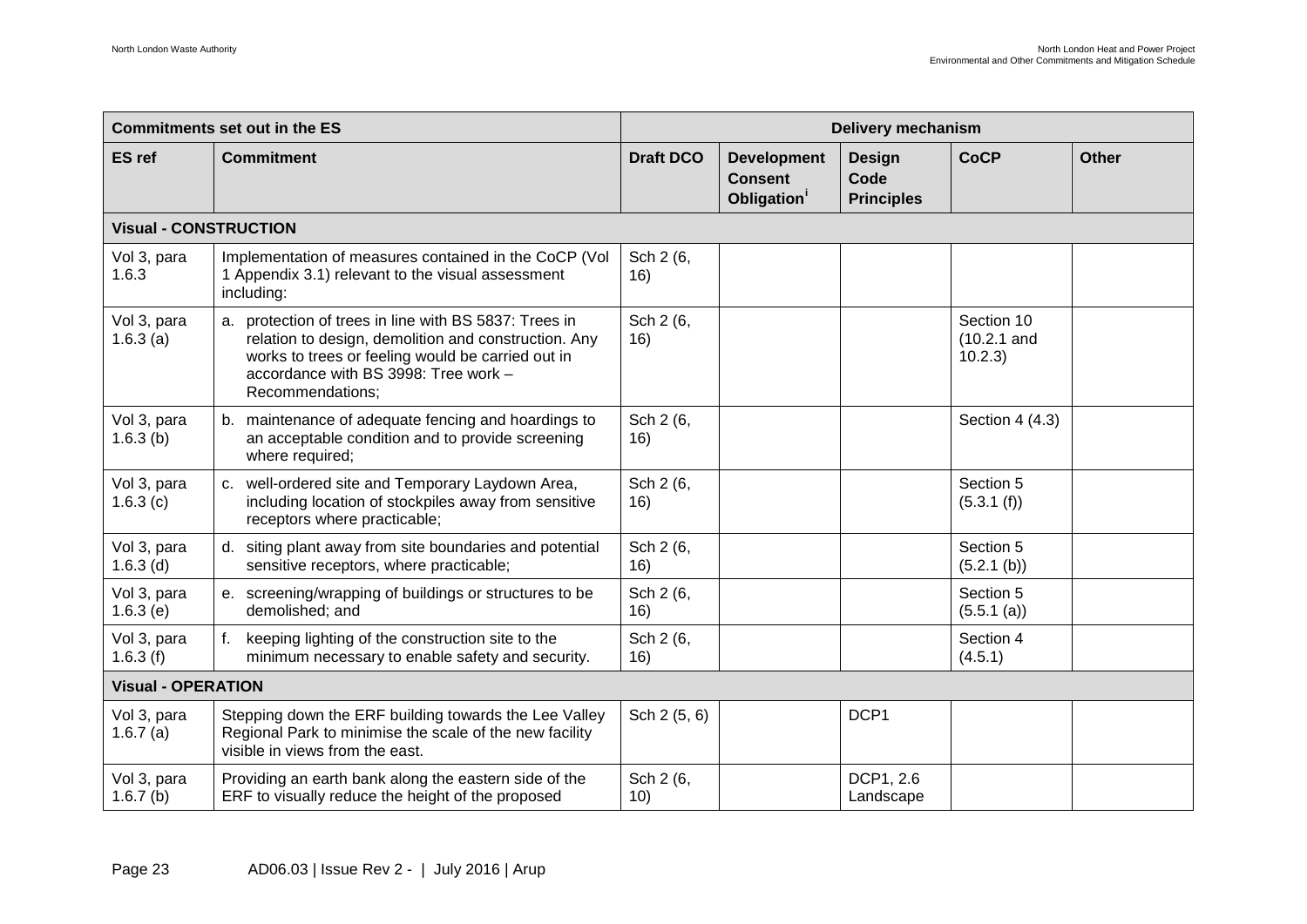| <b>Commitments set out in the ES</b> |                                                                                                                                                                                                                                                                                                                                      | <b>Delivery mechanism</b> |                                                                 |                                                              |             |              |  |
|--------------------------------------|--------------------------------------------------------------------------------------------------------------------------------------------------------------------------------------------------------------------------------------------------------------------------------------------------------------------------------------|---------------------------|-----------------------------------------------------------------|--------------------------------------------------------------|-------------|--------------|--|
| <b>ES</b> ref                        | <b>Commitment</b>                                                                                                                                                                                                                                                                                                                    | <b>Draft DCO</b>          | <b>Development</b><br><b>Consent</b><br>Obligation <sup>1</sup> | <b>Design</b><br>Code<br><b>Principles</b>                   | <b>CoCP</b> | <b>Other</b> |  |
|                                      | building and enabling tree planting to screen the new<br>facility.                                                                                                                                                                                                                                                                   |                           |                                                                 | zone<br>guidelines<br>(Zone 1)                               |             |              |  |
| Vol 3, para<br>1.6.7(c)              | Orienting the rectangular shape of the stack with the<br>shorter sides facing visual receptors to the east and<br>west.                                                                                                                                                                                                              | Sch 2 (4, 5,<br>6)        |                                                                 | DCP16                                                        |             |              |  |
| Vol 3, para<br>$1.6.7$ (d)           | Using lighter colour material for the stack, to help the<br>stack to blend in with the sky.                                                                                                                                                                                                                                          | Sch 2 (4, 6)              |                                                                 | DCP17                                                        |             |              |  |
| Vol 3, para<br>1.6.7(f)              | Using contrasting material and various building block<br>heights to break up mass of the ERF building.                                                                                                                                                                                                                               | Sch 2 (4, 6)              |                                                                 | DCP2, DCP3                                                   |             |              |  |
| Vol 3, para<br>1.6.7(g)              | Using contrasting building colours for the plinth and<br>upper building façade to help breaking up the mass of<br>the building and to blend the development into its<br>surroundings. The darker colour plinth as seen against<br>ground and the lighter colour upper façade as seen<br>against the sky.                             | Sch 2 (4, 6)              |                                                                 | DCP3                                                         |             |              |  |
| Vol 3, para<br>1.6.7(h)              | Designing the soft landscaping to promote biodiversity<br>and to utilise locally appropriate native species to<br>enhance existing and replacement habitat. A green roof<br>and a brown roof are proposed on part of the ERF<br>building providing new habitats.                                                                     | Sch 2 (6,<br>10)          |                                                                 | DCP <sub>9</sub>                                             |             |              |  |
| Vol 3, para<br>$1.6.7$ (i)           | Proposing new tree planting to the east of the proposed<br>ERF building to replace trees lost to the development<br>and provide some filtering of views of the lower levels of<br>the ERF from the east. More formal tree planting is<br>proposed along the roads within the east of the<br>Application Site including Lee Park Way. | Sch 2 (6,<br>10)          |                                                                 | 2.6<br>Landscape<br>zone<br>guidelines<br>(Zones 1 and<br>5) |             |              |  |
| Vol 3, para<br>1.6.7 $(i)$           | Providing landscaping within the Temporary Laydown<br>Area, along the River Lee Navigation towpath and                                                                                                                                                                                                                               | Sch 2 (6,<br>10)          |                                                                 | 2.6<br>Landscape                                             |             |              |  |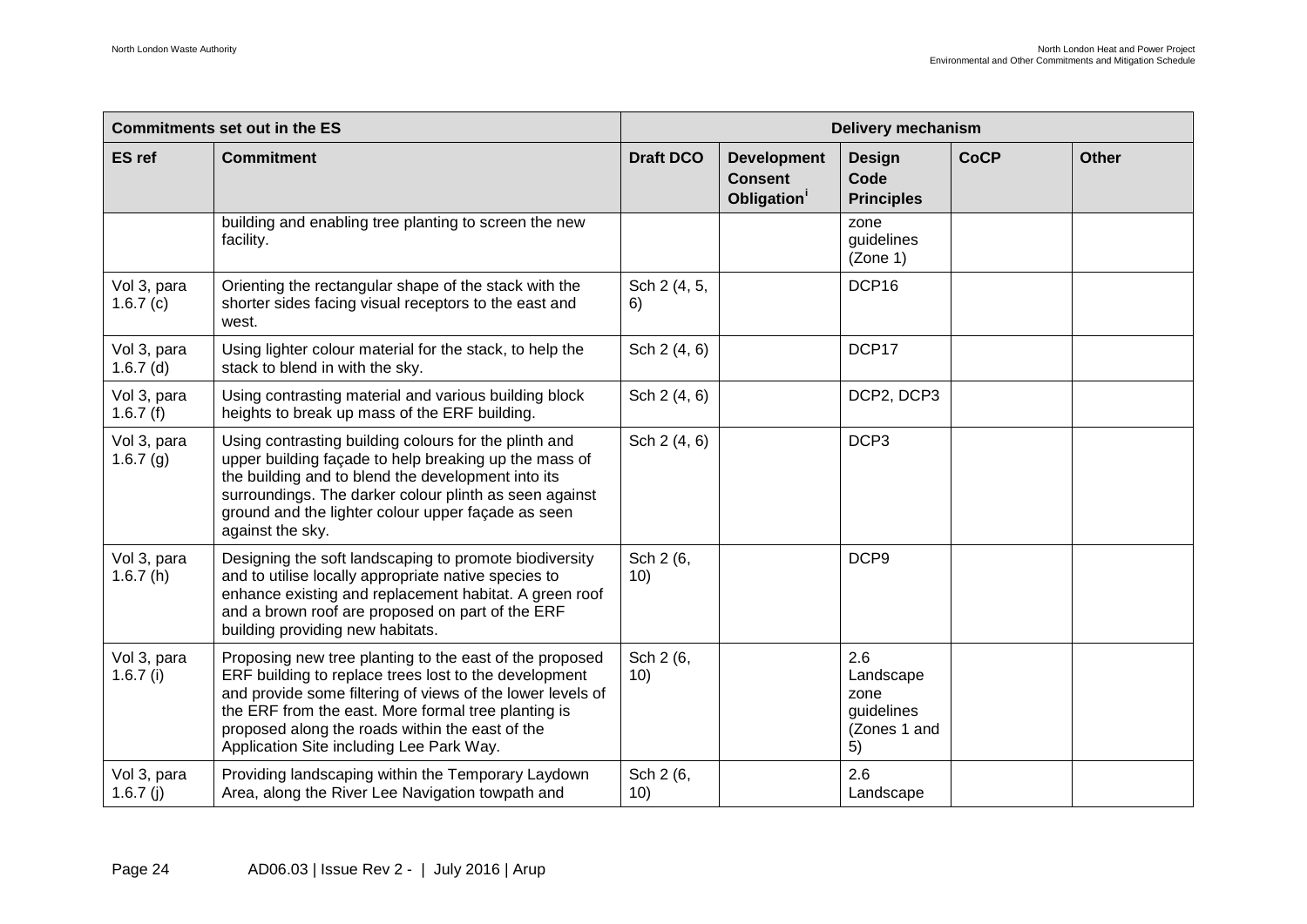| Commitments set out in the ES |                                                                                                                                                                                                                                                         | <b>Delivery mechanism</b> |                                                                 |                                                    |             |       |
|-------------------------------|---------------------------------------------------------------------------------------------------------------------------------------------------------------------------------------------------------------------------------------------------------|---------------------------|-----------------------------------------------------------------|----------------------------------------------------|-------------|-------|
| <b>ES</b> ref                 | <b>Commitment</b>                                                                                                                                                                                                                                       | <b>Draft DCO</b>          | <b>Development</b><br><b>Consent</b><br>Obligation <sup>1</sup> | <b>Design</b><br>Code<br><b>Principles</b>         | <b>CoCP</b> | Other |
|                               | Deephams Farm Road entrance.                                                                                                                                                                                                                            |                           |                                                                 | zone<br>guidelines<br>(Zones 4, 5)<br>and $7)$     |             |       |
| Vol 3, para<br>1.6.7(k)       | Enhancing Enfield Ditch where it passes through the<br>Application Site, opening up the ditch by selectively<br>removing trees in close proximity to the ditch, clearing<br>invasive species and scrub as well as introducing new<br>marginal planting. | Sch 2 (6,<br>10)          |                                                                 | 2.6<br>Landscape<br>zone<br>guidelines<br>(Zone 3) |             |       |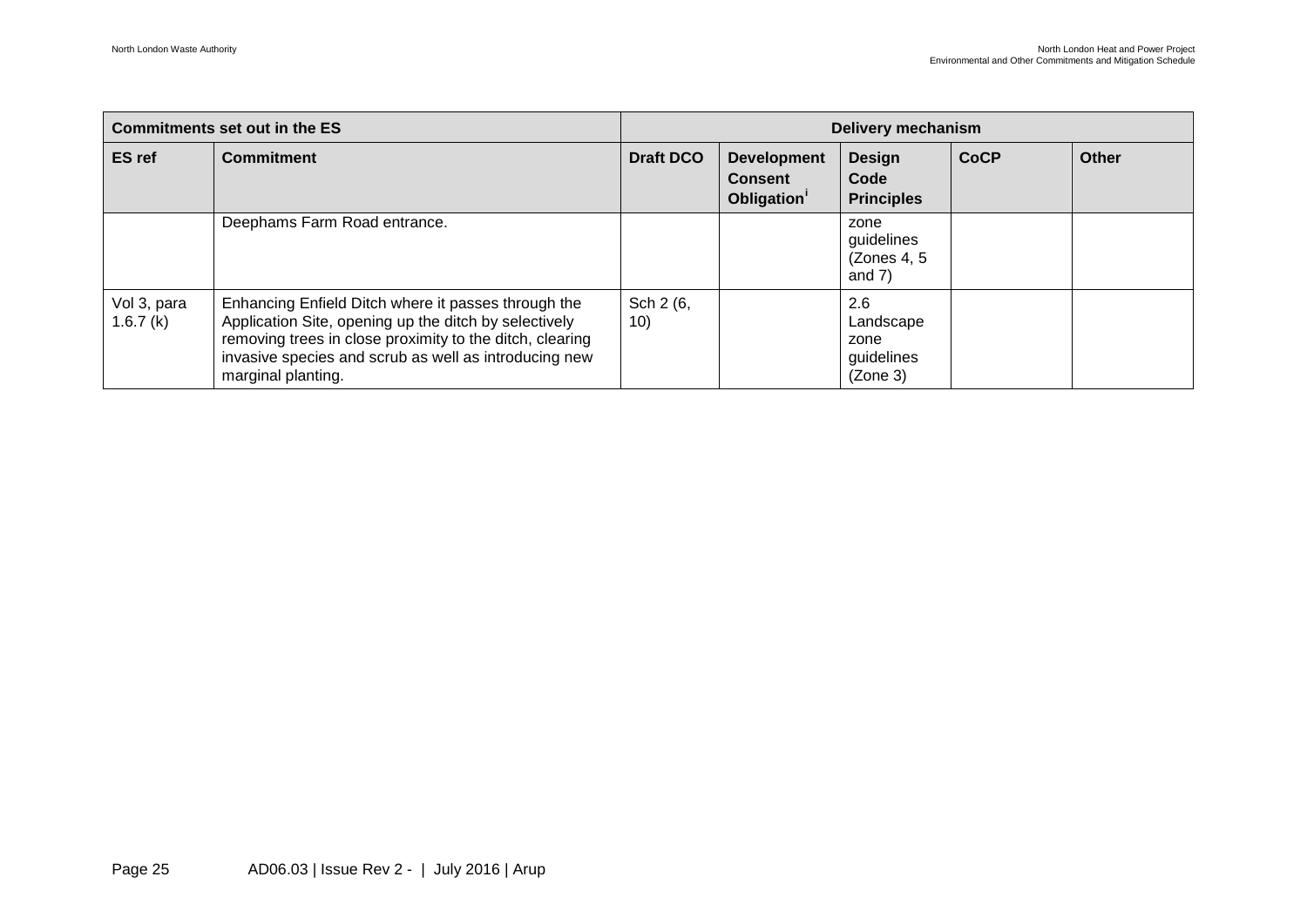## <span id="page-26-0"></span>**3 Environmental Mitigation**

| Mitigation measures set out in the ES |                                                                                                                                                                                                                                                                                                                                                    | <b>Delivery mechanism</b> |                                                                  |                                        |             |              |  |
|---------------------------------------|----------------------------------------------------------------------------------------------------------------------------------------------------------------------------------------------------------------------------------------------------------------------------------------------------------------------------------------------------|---------------------------|------------------------------------------------------------------|----------------------------------------|-------------|--------------|--|
| <b>ES</b> ref                         | <b>Mitigation</b>                                                                                                                                                                                                                                                                                                                                  | <b>Draft DCO</b>          | <b>Development</b><br><b>Consent</b><br>Obligation <sup>ii</sup> | <b>Design Code</b><br><b>Principle</b> | <b>CoCP</b> | <b>Other</b> |  |
|                                       | Daylight, Sunlight and Overshadowing - OPERATION                                                                                                                                                                                                                                                                                                   |                           |                                                                  |                                        |             |              |  |
| Vol 2,<br>paras 4.7.1,<br>4.8.1       | It is suggested that internal room layouts and window<br>sizes are considered at detailed design to ensure optimum<br>daylight conditions at EcoPark House in accordance with<br>BRE 209 guidance.                                                                                                                                                 | Sch 2 (6)                 |                                                                  | DCP <sub>25</sub>                      |             |              |  |
| <b>Environmental Wind - OPERATION</b> |                                                                                                                                                                                                                                                                                                                                                    |                           |                                                                  |                                        |             |              |  |
| Vol 2, para<br>6.9.1                  | Provision of mitigation such as screens or canopies if<br>required for pedestrian entrances and pedestrian paths at<br>the passage between the cooling towers and the main<br>building, and the south-east corner of the proposed ERF.<br>The necessity for this should be confirmed and the design<br>developed during the detailed design stage. | Sch 2 (6)                 |                                                                  | DCP36                                  |             |              |  |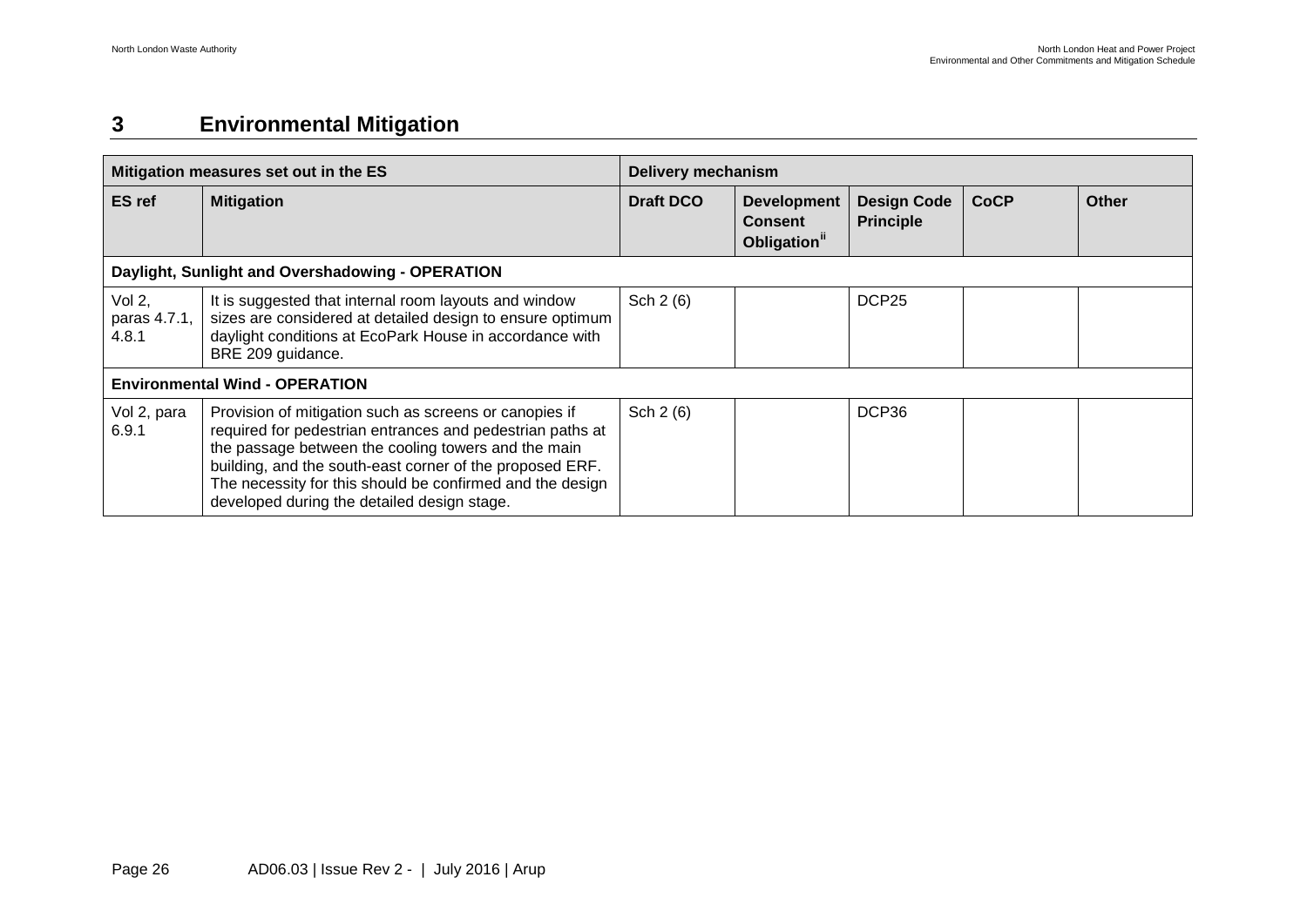### <span id="page-27-0"></span>**4 Other Commitments**

| <b>Commitments set out in the TA</b> |                                                                                                                                                                                                                                       | <b>Delivery mechanism</b> |                                                                   |                                        |             |       |  |
|--------------------------------------|---------------------------------------------------------------------------------------------------------------------------------------------------------------------------------------------------------------------------------------|---------------------------|-------------------------------------------------------------------|----------------------------------------|-------------|-------|--|
| TA ref                               | <b>Commitment</b>                                                                                                                                                                                                                     | <b>Draft DCO</b>          | <b>Development</b><br><b>Consent</b><br>Obligation <sup>iii</sup> | <b>Design Code</b><br><b>Principle</b> | <b>CoCP</b> | Other |  |
|                                      | <b>Transport - CONSTRUCTION</b>                                                                                                                                                                                                       |                           |                                                                   |                                        |             |       |  |
| AD5.11,<br>para 4.4.1                | Provision of 225 parking spaces on the Temporary<br>Laydown Area for use by employee cars/vans and<br>contractor vans during construction.                                                                                            | Sch 2 (6)                 |                                                                   |                                        |             |       |  |
| AD5.11,<br>para 4.4.2                | Provision of 45 parking spaces for large vehicles<br>(including employee shuttle buses) on the Temporary<br>Laydown Area during construction.                                                                                         | Sch 2 (6)                 |                                                                   |                                        |             |       |  |
| AD5.11,<br>para 4.4.3                | Provision of additional short-term parking for light goods<br>vehicles (LGVs) and heavy goods vehicles (HGVs) on the<br>Application Site for vehicles directly associated with the<br>construction activity.                          | Sch 2 (6)                 |                                                                   |                                        |             |       |  |
| AD5.11,<br>para 4.4.4                | Provision of cycle parking for five per cent of the<br>construction workforce on the Temporary Laydown Area.<br>Level of provision to be reviewed through the Construction<br>Travel Plan and additional spaces provided if required. | Sch 2 (6)                 |                                                                   |                                        |             |       |  |
| AD5.11.<br>para 4.4.6                | Car and cycle parking for employees associated with the<br>on-going operation of the existing facilities to be provided<br>on the Application Site close to the existing EfW facility.                                                | Sch 2 (6)                 |                                                                   |                                        |             |       |  |
| <b>Transport - OPERATION</b>         |                                                                                                                                                                                                                                       |                           |                                                                   |                                        |             |       |  |
| AD5.11,<br>para 4.4.7                | Provision of 132 car parking spaces comprising the<br>following:                                                                                                                                                                      | Sch 2 (6)                 |                                                                   |                                        |             |       |  |
| AD5.11,<br>para 4.4.7                | a. Four parking spaces at the security gatehouse.                                                                                                                                                                                     | Sch 2 (6)                 |                                                                   |                                        |             |       |  |
| AD5.11,<br>para 4.4.7                | Three accessible parking spaces at EcoPark<br>b.<br>House.                                                                                                                                                                            | Sch 2 (6)                 |                                                                   |                                        |             |       |  |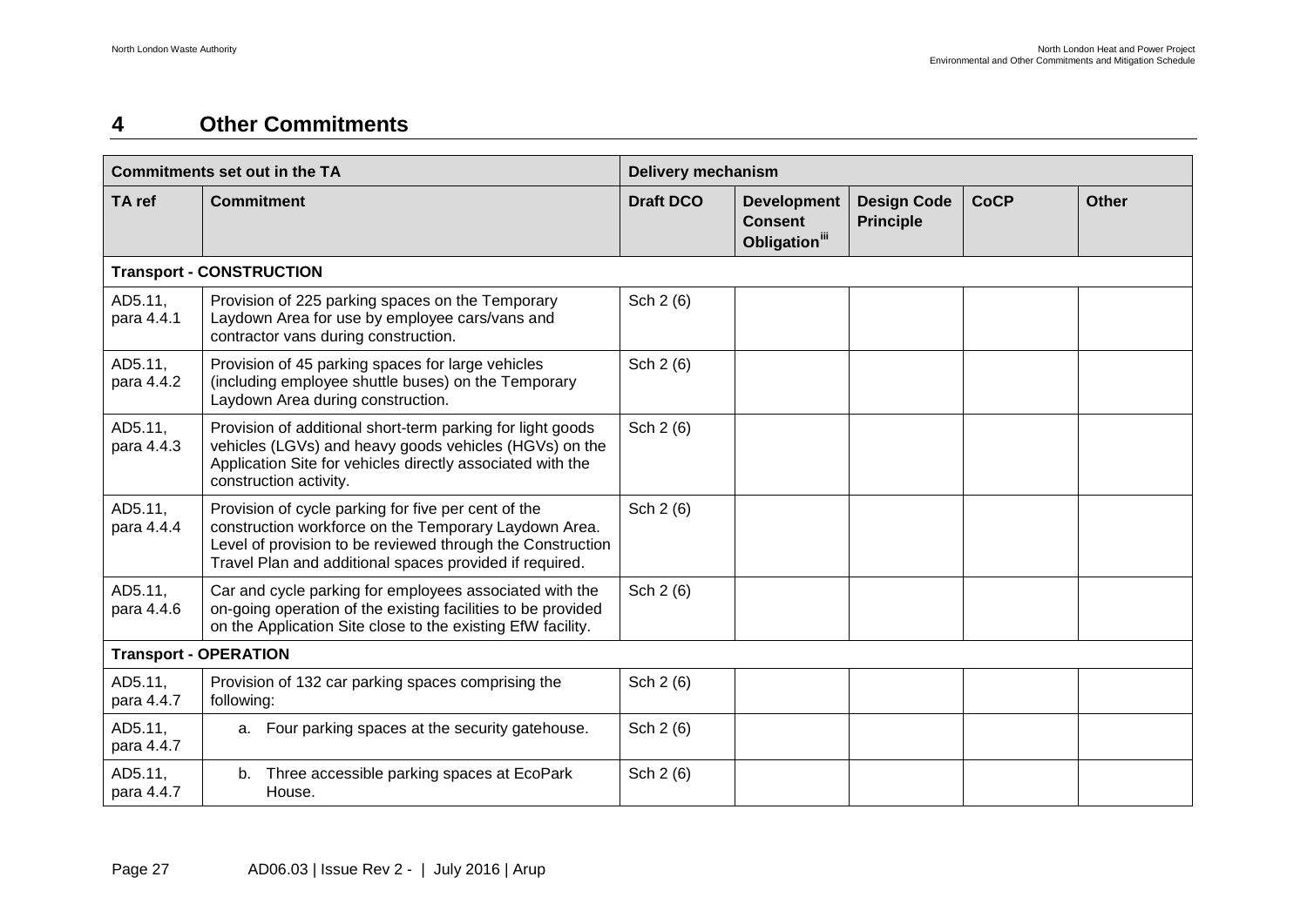| <b>Commitments set out in the TA</b> |                                                                                                                                                                                                                                                         | <b>Delivery mechanism</b> |                                                                   |                                        |             |       |  |
|--------------------------------------|---------------------------------------------------------------------------------------------------------------------------------------------------------------------------------------------------------------------------------------------------------|---------------------------|-------------------------------------------------------------------|----------------------------------------|-------------|-------|--|
| TA ref                               | <b>Commitment</b>                                                                                                                                                                                                                                       | <b>Draft DCO</b>          | <b>Development</b><br><b>Consent</b><br>Obligation <sup>iii</sup> | <b>Design Code</b><br><b>Principle</b> | <b>CoCP</b> | Other |  |
| AD5.11,<br>para 4.4.7                | 126 parking spaces in the central car park<br>C.<br>including five accessible spaces.                                                                                                                                                                   | Sch 2 (6)                 |                                                                   |                                        |             |       |  |
| AD5.11,<br>para 4.4.7                | d. Ten accessible parking spaces for the ERF.                                                                                                                                                                                                           | Sch 2 (6)                 |                                                                   |                                        |             |       |  |
| AD5.11,<br>para 4.4.10               | Installation of electric vehicle charging points at 26 parking<br>spaces and 14 accessible spaces, equating to 20 per cent<br>of the total parking provision.                                                                                           | Sch 2 (6)                 |                                                                   |                                        |             |       |  |
| AD5.11,<br>para 4.4.10               | Passive provision for electric vehicle charging points to be<br>made at a further 10 per cent of spaces.                                                                                                                                                | Sch 2 (6)                 |                                                                   |                                        |             |       |  |
| AD5.11,<br>para 4.4.12               | Provision of three coach/minibus parking spaces on the<br>Edmonton EcoPark for use by the Sea Cadets or visitors.                                                                                                                                       | Sch 2 (6)                 |                                                                   |                                        |             |       |  |
| AD5.11,<br>para 4.4.13               | Provision of six motorcycle parking spaces on the<br>Edmonton EcoPark.                                                                                                                                                                                  | Sch 2 (6)                 |                                                                   |                                        |             |       |  |
| AD5.11,<br>para 4.4.14               | Provision of 19 cycle parking spaces for employees (one<br>space for every eight employees) and seven additional<br>cycle parking spaces for visitors on the Edmonton<br>EcoPark. Employee and visitor cycle parking should be<br>secure and sheltered. | Sch 2 (6)                 |                                                                   |                                        |             |       |  |

| <b>Commitments set out in the SoCGS</b> |                                                          | Delivery mechanism |                                                                  |                                        |             |       |  |
|-----------------------------------------|----------------------------------------------------------|--------------------|------------------------------------------------------------------|----------------------------------------|-------------|-------|--|
| <b>SOCG ref</b>                         | <b>Commitment</b>                                        | <b>Draft DCO</b>   | <b>Development</b><br><b>Consent</b><br>Obligation <sup>iv</sup> | <b>Design Code</b><br><b>Principle</b> | $\mid$ CoCP | Other |  |
| Lee Valley Regional Park SoCG           |                                                          |                    |                                                                  |                                        |             |       |  |
| Paragraph                               | Take into account the LVRPA signage guidelines in of all | Sch $2(6)$         |                                                                  | DCP42                                  |             |       |  |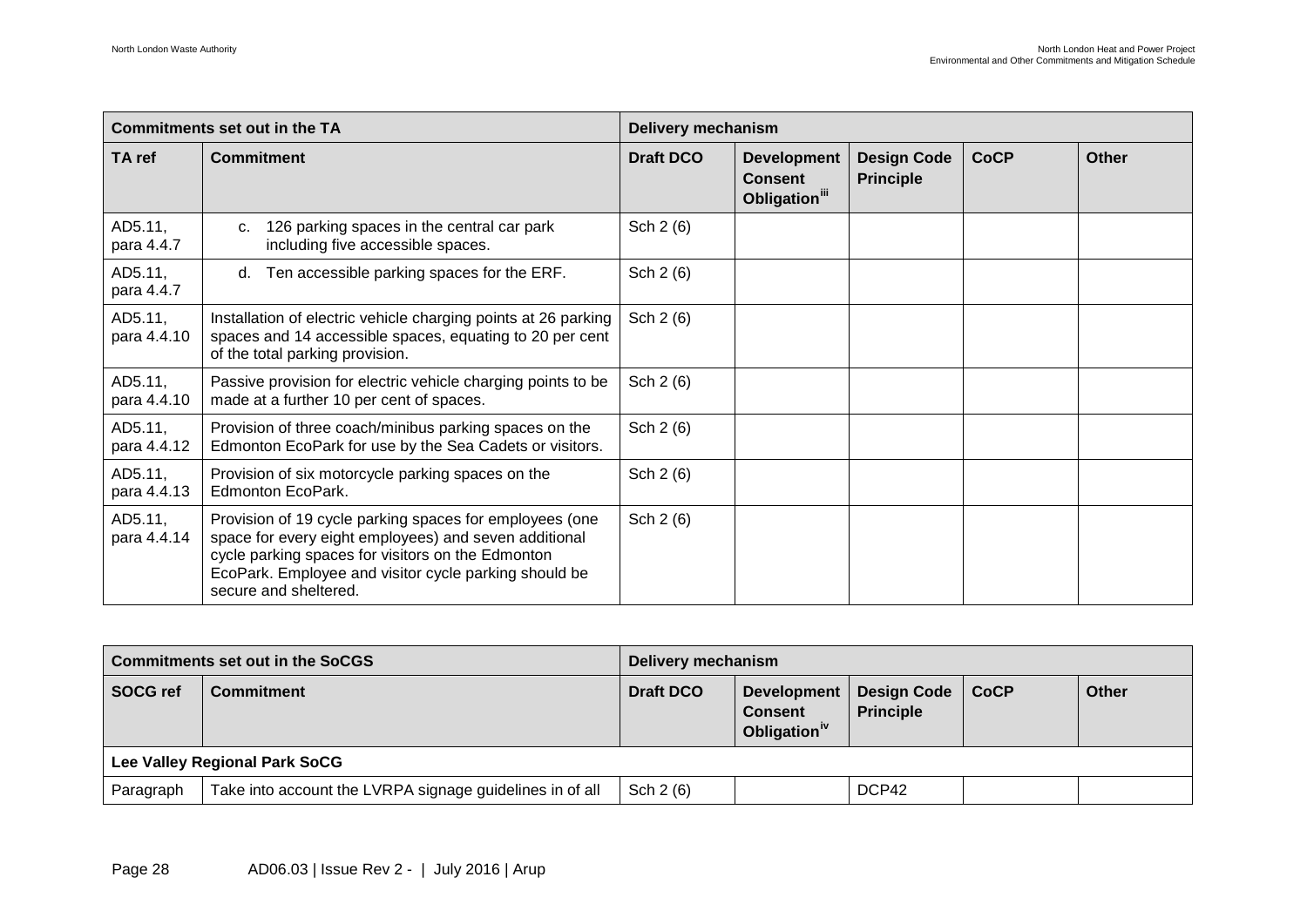<span id="page-29-3"></span><span id="page-29-2"></span><span id="page-29-1"></span><span id="page-29-0"></span>

| <b>Commitments set out in the SoCGS</b> |                                                                                                                                                                                                                                                                                                                                                                                                                                                                                                                                                      | <b>Delivery mechanism</b> |                                                                  |                                        |             |              |  |
|-----------------------------------------|------------------------------------------------------------------------------------------------------------------------------------------------------------------------------------------------------------------------------------------------------------------------------------------------------------------------------------------------------------------------------------------------------------------------------------------------------------------------------------------------------------------------------------------------------|---------------------------|------------------------------------------------------------------|----------------------------------------|-------------|--------------|--|
| <b>SOCG ref</b>                         | <b>Commitment</b>                                                                                                                                                                                                                                                                                                                                                                                                                                                                                                                                    | <b>Draft DCO</b>          | <b>Development</b><br><b>Consent</b><br>Obligation <sup>iv</sup> | <b>Design Code</b><br><b>Principle</b> | <b>CoCP</b> | <b>Other</b> |  |
| 3.11.1                                  | signage to be placed within the Lee Valley Regional Park<br>and provide suitable wayfinding signage.                                                                                                                                                                                                                                                                                                                                                                                                                                                 |                           |                                                                  |                                        |             |              |  |
| <b>LB Enfield SoCG</b>                  |                                                                                                                                                                                                                                                                                                                                                                                                                                                                                                                                                      |                           |                                                                  |                                        |             |              |  |
| Paragraph<br>3.25.2                     | Provide a surface SuDs feature in the landscape area to<br>the east of the existing EfW.                                                                                                                                                                                                                                                                                                                                                                                                                                                             | Sch 2 (6)                 |                                                                  |                                        |             |              |  |
| Paragraph<br>3.26.1                     | Up to one hectare of the Temporary Laydown Area<br>surface treatment will be provided as permeable<br>paving/hardstanding, subject to any pollution prevention<br>requirements. The area that would be considered for<br>permeable surfacing would be the area of vehicle parking<br>in the west of the Temporary Laydown Area that will be<br>utilised by light vehicles (cars and vans).                                                                                                                                                           | Sch 2 (6)                 |                                                                  |                                        |             |              |  |
| Paragraph<br>3.27.1                     | If at the point at which the demolition of the existing EfW is<br>commenced there is no redevelopment scheme identified<br>for this plot, the Applicant will provide up to 20 containers<br>planted with trees and 20 containers planted with plants<br>(in both cases, ornamental species) in total that will be<br>placed along the eastern and western perimeter of the<br>existing EfW plot to provide visual interest for this area.<br>The containerised trees or plants would be retained until<br>the plot was redeveloped in whole or part. | Sch 2 (6)                 |                                                                  |                                        |             |              |  |

i Entered into under S106 of the Town & Country Planning Act 1990 as amended by S174 of the Planning Act 2008 (as amended)<br><sup>ii</sup> Ibid

<sup>&</sup>lt;sup>iii</sup> Ibid

iv Ibid